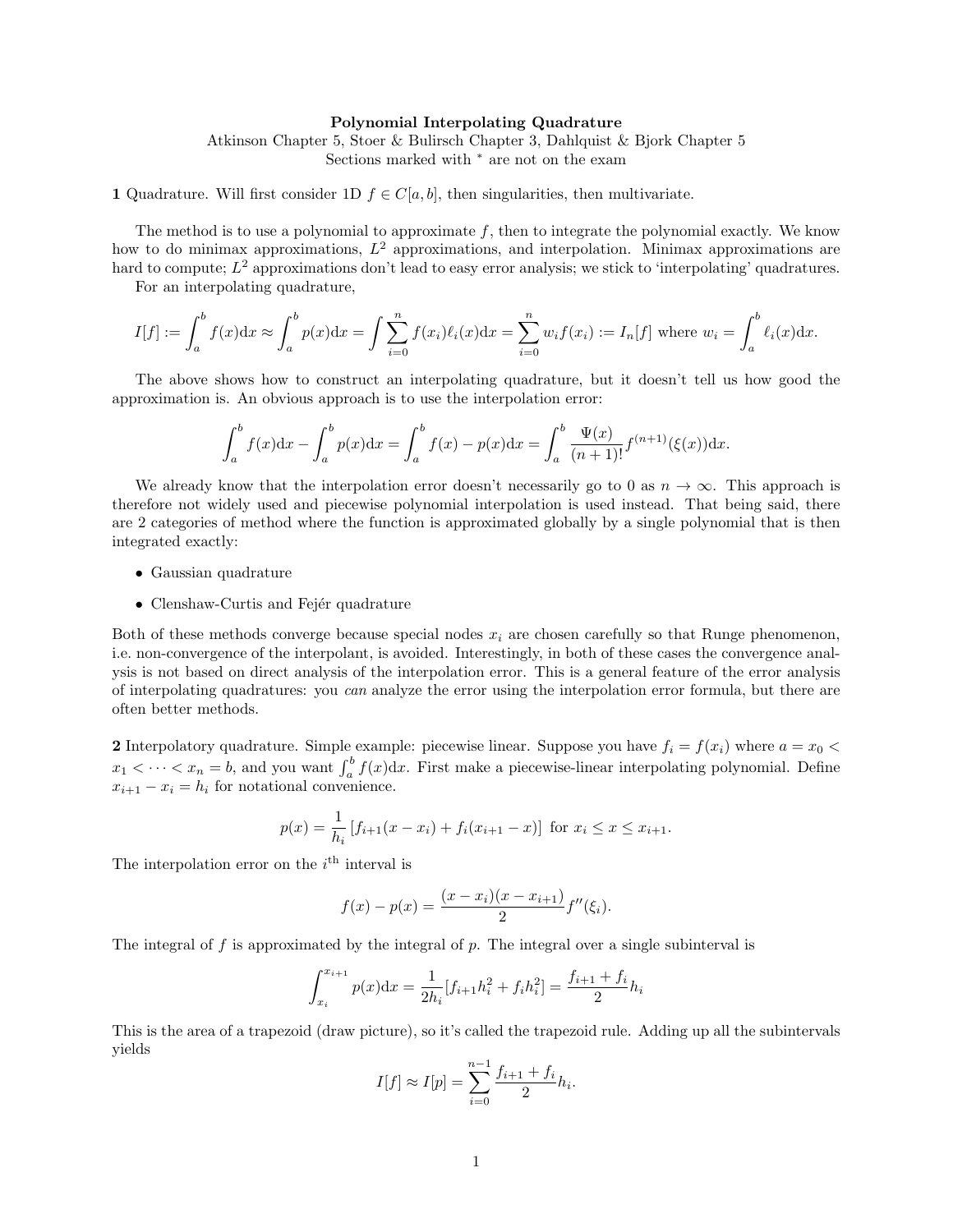This is sometimes called the 'composite' trapezoid rule, or just the trapezoid rule. The error on a single interval is

$$
\int_{x_i}^{x_{i+1}} \frac{(x-x_i)(x-x_{i+1})}{2} f''(\xi_i(x)) \mathrm{d}x.
$$

Now since  $(x - x_i)(x - x_{i+1})$  is non-positive on the interval we can use the integral mean value theorem:

$$
\int_{x_i}^{x_{i+1}} \frac{(x-x_i)(x-x_{i+1})}{2} f''(\xi_i(x)) dx = f''(\xi_i) \int_{x_i}^{x_{i+1}} \frac{(x-x_i)(x-x_{i+1})}{2} dx = -f''(\xi_i) \frac{h_i^3}{12}.
$$

If  $f''$  is bounded, the error can be bounded as follows

$$
\big|\int_{x_i}^{x_{i+1}}\frac{(x-x_i)(x-x_{i+1})}{2}f''(\xi_i(x))\mathrm{d}x\big| \le \frac{\max|f''|}{2}\int |(x-x_i)(x-x_{i+1})|\mathrm{d}x.
$$

Now notice that  $(x - x_i)(x - x_{i+1})$  is strictly negative over the integral, so we can just integrate it and then change sign after the fact. The answer is (easy, just some calc  $\&$  algebra)

$$
\left|\int_{x_i}^{x_{i+1}} \frac{(x-x_i)(x-x_{i+1})}{2} f''(\xi_i(x)) \mathrm{d}x\right| \le \frac{\max |f''|}{12} h_i^3.
$$

The total error is the sum of the errors on each subinterval, so, assuming  $f''$  is bounded, the total error is bounded by

$$
|\text{error}| \le \max |f''| \sum_{i=0}^{n-1} \frac{h_i^3}{12}.
$$

If all the intervals have the same size  $h_i = h$  then

$$
|\text{error}| \le \max |f''| \frac{nh^3}{12} = \frac{(b-a)h^2}{12} \max |f''|.
$$

To construct the quadrature rule you just use interpolation. To get an error estimate you use the interpolation error estimate, but then you do a little extra clever work when bounding the integral of the error. The method is 'second order' since the error is bounded by  $h^2$  as  $h \to 0$  (it's still second order for unequal  $h_i$ , as long as the largest one goes to zero).

**3** Simplest example: piecewise constant. Suppose you have  $a = x_0 < x_1 < \cdots < x_n = b$ , but you instead have  $f_i = f(x_{i+1/2})$  where  $x_{i+1/2} = (x_{i+1} + x_i)/2$  is the midpoint of each subinterval. We can approximate f using a piecewise-constant 'polynomial' on each interval

$$
p(x) = f_i \text{ for } x_i \le x < x_{i+1}.
$$

The interpolation error on each subinterval is

$$
f(x) - p(x) = (x - x_{i+1/2})f'(\xi_i(x))
$$
 for  $x_i \le x < x_{i+1}$ .

The integration error on each subinterval is just the integral of the interpolation error. The obvious thing to do is to take absolute values, assume  $|f'|$  is bounded, and then do the integral, which gives order  $h^2$  error on each subinterval. Adding the errors up leads to an overall order  $h$  error.

This is technically correct: the error is bounded above by a constant times h as  $h \to 0$ . But a better bound is possible. Consider that the piecewise constant approximation is also a Taylor approximation, whose error formula can be expanded to

$$
f(x) = f_i + (x - x_{i+1/2})f'(x_{i+1/2}) + \frac{(x - x_{i+1/2})^2}{2}f''(\xi_i(x))
$$

$$
\overline{SO}
$$

$$
f(x) - f_i = f(x) - p(x) = (x - x_{i+1/2})f'(x_{i+1/2}) + \frac{(x - x_{i+1/2})^2}{2}f''(\xi_i(x))
$$
 for  $x_i \le x < x_{i+1}$ .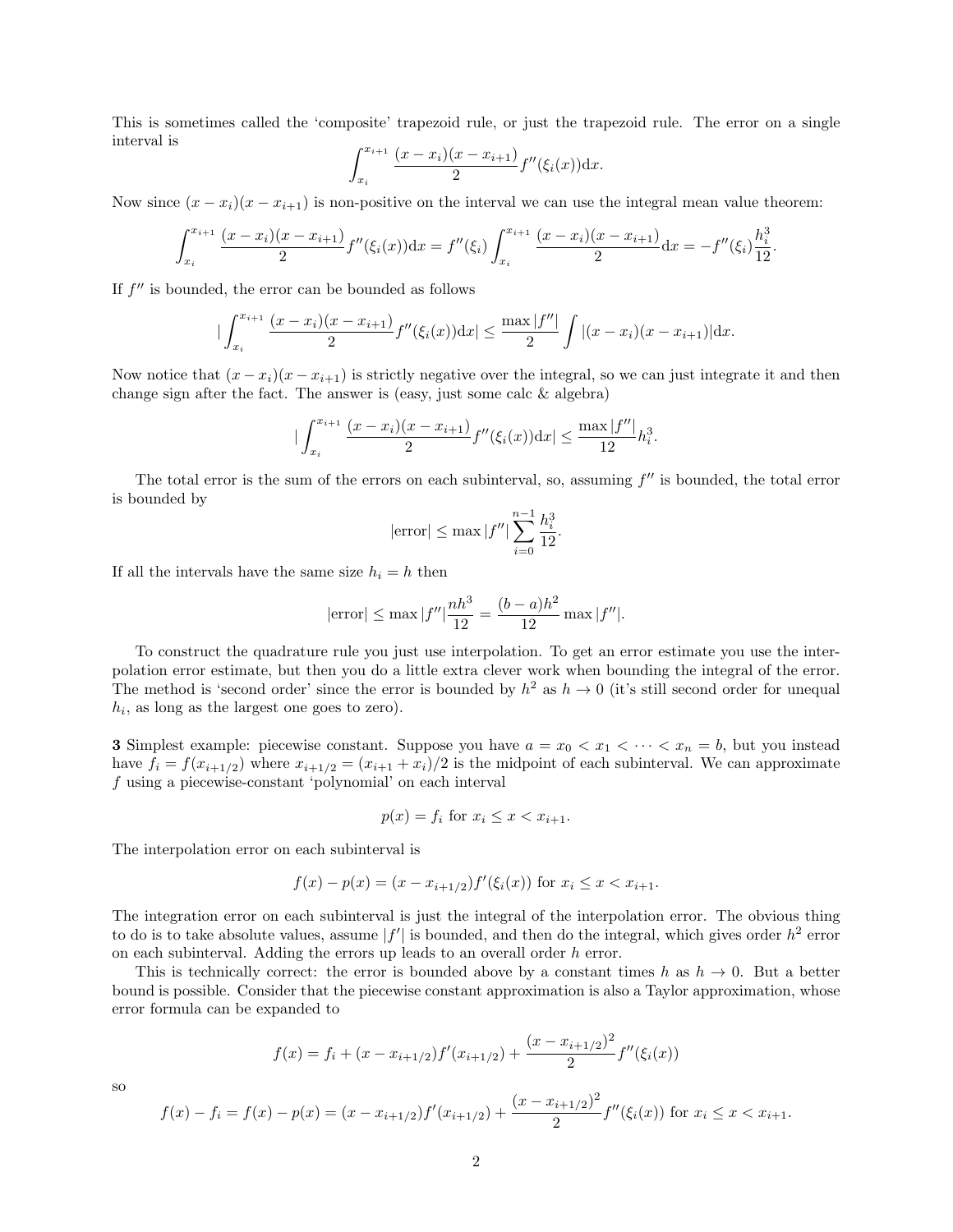If we integrate this error, the first term drops out (integrates to 0), leaving

$$
\int_{x_i}^{x_{i+1}} f(x) - p(x) \mathrm{d}x = \int_{x_i}^{x_{i+1}} \frac{(x - x_{i+1/2})^2}{2} f''(\xi_i(x)) \mathrm{d}x.
$$

As long as  $|f''|$  is bounded on the subinterval, this can be bounded by

$$
\left|\int_{x_i}^{x_{i+1}} f(x) - p(x) \mathrm{d}x\right| \le \frac{\max |f''| h_i^3}{24}.
$$

Supposing that  $h = h_i$  and adding up the error bounds across all n subintervals we have that the error for the 'composite' midpoint rule is bounded by

$$
\frac{(b-a)h^2}{24}\max|f''|.
$$

This is a better bound than the trapezoid rule! Of course that doesn't mean that the midpoint rule error will always be smaller than the trapezoid rule error, just that we derived a better bound. The midpoint method is second order precisely because it uses the midpoint of the interval; any other piecewise-constant approximation will be just first order. This whole analysis shows that using the interpolation is just one way to analyze the quadrature error, and that it's often not the best way.

4 Simpson's rule. It uses a piecewise-quadratic approximation and equispaced points. The main point of today's lecture is to introduce a new way to compute the error without recourse to the standard interpolation error formula.

WLOG we'll consider a single subinterval where  $x_0 = -h$ ,  $x_1 = 0$ ,  $x_2 = h$ , and  $f_i = f(x_i)$ . The quadratic interpolating polynomial is

$$
p(x) = f_0 + (x+h)f[-h,0] + x(x+h)f[-h,0,h].
$$

The exact integral, after some simplification, is

$$
\int p(x)dx = \frac{h}{3}(f_0 + 4f_1 + f_2).
$$

Just like trapezoid and midpoint, you can form a composite rule out of this. Atkinson derives an error bound directly from the interpolation error formula, but it requires some *ad hoc* tricks.<sup>[1](#page-2-0)</sup>

5 There is another approach to estimating (bounding) the error that applies to any quadrature based on polynomial interpolation, including Hermite interpolation (S&B 3.2). It is formulated not in terms of interpolation, but just in terms of being able to integrate a polynomials exactly up to a certain degree. So we need some preliminaries. Note that if you have  $n + 1$  distinct interpolation points, and if  $f(x)$  is a polynomial of degree  $\leq n$  then the interpolating polynomial will recover  $f(x)$  exactly. In which case the interpolation-based quadrature will be exact.

But there's more. What if  $f(x)$  is a polynomial of degree  $n+1$ :  $f(x) = a_{n+1}x^{n+1} + ...$ ? The interpolation error is

$$
f(x) - p(x) = a_{n+1}(x - x_0) \cdots (x - x_n).
$$

Assume that the points  $x_i$  are distributed symmetrically around the midpoint of the interval  $(x_n + x_0)/2$ . Then

- If  $n$  is even then the interpolation error is an odd-degree polynomial that is antisymmetric about the midpoint of the interval and must therefore integrate to 0.
- If  $n$  is odd then the interpolation error doesn't necessarily integrate to 0.

<span id="page-2-0"></span><sup>&</sup>lt;sup>1</sup>ad hoc just means that it's not a systematic approach that can be applied in general.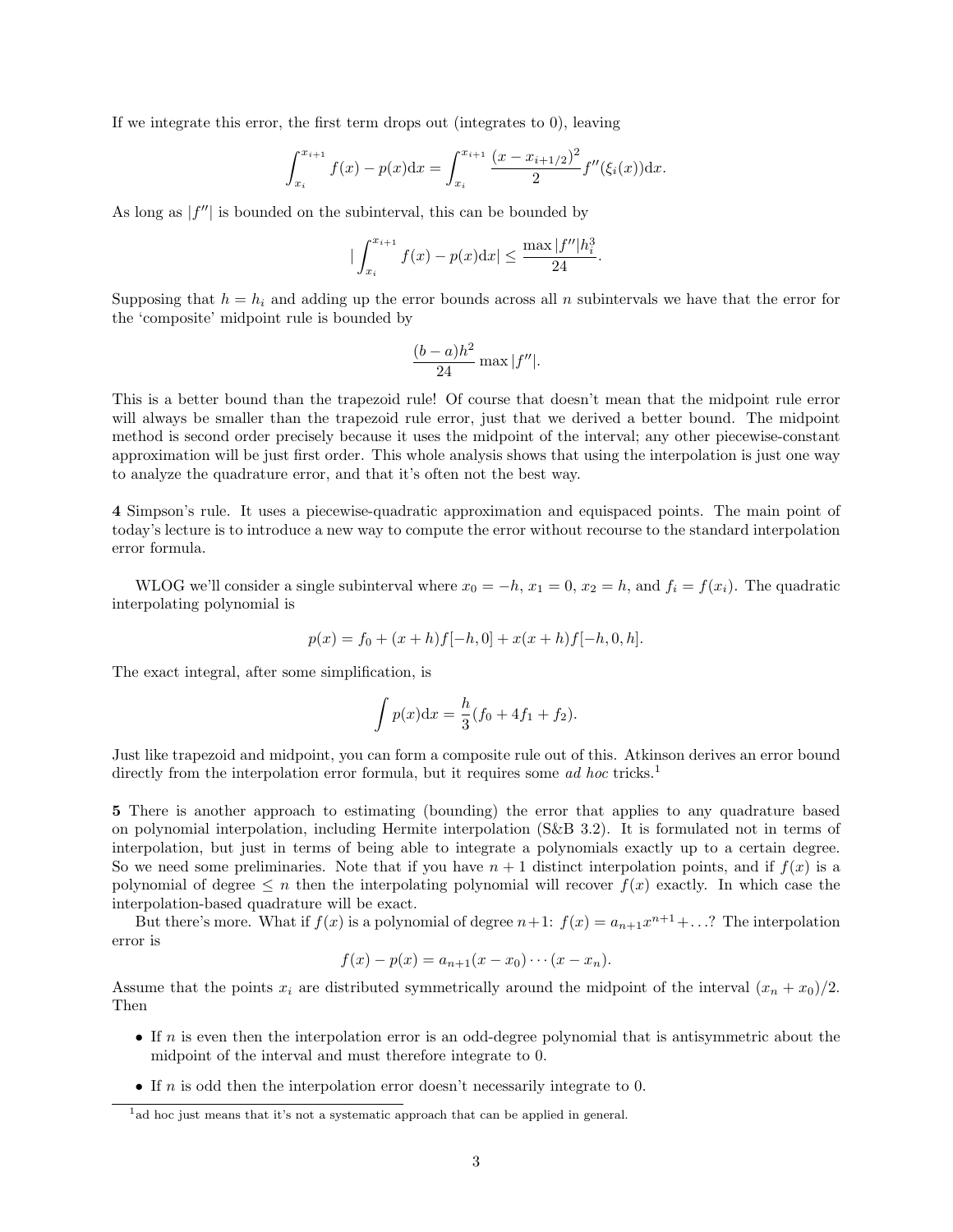So: An interpolating quadrature with  $n + 1$  nodes that are symmetrically placed around the center of the interval will integrate polynomials up to degree n exactly when n is odd, and up to degree  $n + 1$  exactly when  $n$  is even.

**6** Let  $Q[f]$  denote the quadrature rule. Define the error as (note sign convention)

$$
R[f] = Q[f] - I[f].
$$

(S&B 3.2.3) Suppose  $R[p] = 0$  for every polynomial of degree  $\leq m$ . Then for all functions  $f \in C^{m+1}[a,b]$ 

$$
R[f] = \int_{a}^{b} f^{(m+1)}(t)K(t)dt
$$

where the Peano kernel is

$$
K(t) = \frac{1}{m!}R[(x - t)^{m}_{+}].
$$

Before proving the theorem, we'll see what it means and how it's useful. Apply to Simpson's rule. First note that  $I_n[f] = Q[f]$  for Simpson's rule is

$$
Q[f] = \frac{h}{3}(f(-h) + 4f(0) + f(h))
$$

Simpson's rule integrates polynomials of degree  $\leq 3 = m = n+1$  exactly (because of the quirk noted above), so the kernel is

$$
K(t) = \frac{1}{3!}R[(x-t)^3] = \frac{1}{6}\left[Q[(x-t)^3] - \int_{-h}^{h} (x-t)^3 dx\right] = \frac{h}{18}((-h-t)^3) + 4(-t)^3 + (h-t)^3) - \frac{1}{6}\int_{t}^{h} (x-t)^3 dx.
$$

Break it down:

- $(-h t)_+^3 = 0$  for every  $t \in [-h, h].$
- $(-t)^3_+ = 0$  for  $t > 0$  and  $= -t^3$  for  $t < 0$ .
- $(h-t)^3_+ = (h-t)^3$  for every  $t \in [-h, h]$ .
- $\int_{t}^{h} (x t)^{3} dx = (h t)^{4}/4.$

This implies

$$
K(t) = \begin{cases} \frac{1}{72}(h-t)^3(h+3t) & \text{for } t \ge 0\\ K(-t) & \text{for } t \le 0 \end{cases}
$$

Plot: Compact support.

We can now bound the error by

$$
|R[f]| \le ||f^{(4)}||_{\infty} \int_{-h}^{h} |K(t)| dt = ||f^{(4)}||_{\infty} \frac{h^5}{90}.
$$

Alternatively, since  $K(t)$  has a single sign on the interval you can use the integral mean value theorem to write

$$
R[f] = f^{(4)}(\xi) \int_{-h}^{h} K(t) dt = f^{(4)}(\xi) \frac{h^5}{90}
$$

for some  $\xi$  in the interval. If you form a composite Simpson's rule and add the error bounds you find that the method is 4th order.

Notice that midpoint was  $n = 0$  and second order; trapezoid was  $n = 1$  and second order; Simpson's is  $n = 2$  and fourth order. This behavior turns out to be generic: a formula based on interpolation that uses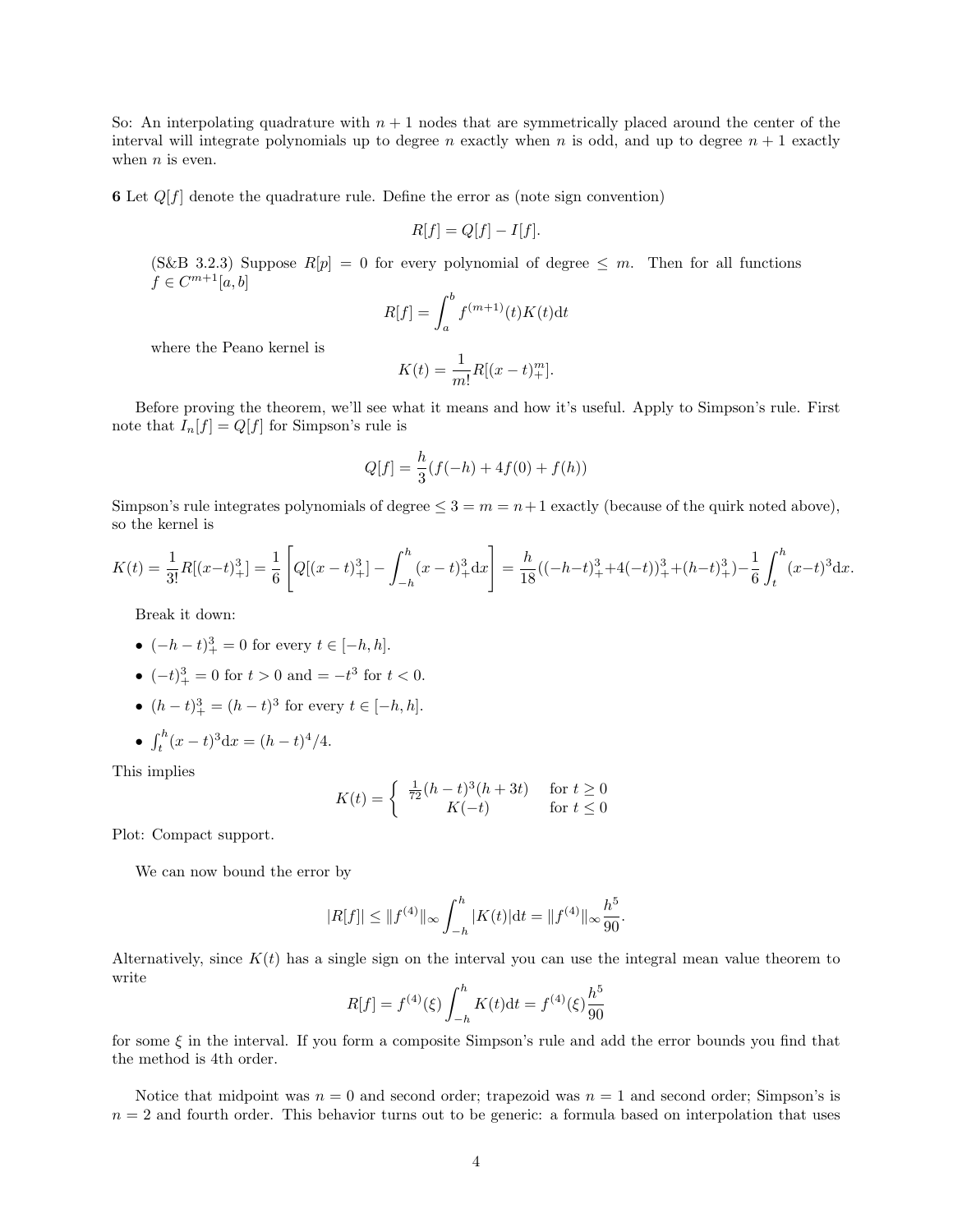equispaced nodes and interpolating polynomials of degree  $\leq n$  gives even-order global accuracy, either  $n+2$ if *n* is even or  $n + 1$  if *n* is odd.

Formulas based on equispaced interpolation are called Newton-Cotes formulas. We already don't expect them to converge as  $n \to \infty$  because of Runge phenomenon, but they can be useful in a piecewise interpolation context.

7 <sup>∗</sup> Proof of S&B 3.2.3. Note that the interpolation-based quadrature rule is linear. It is just the composition of 2 linear functions. First take the function and construct the approximating polynomial; this process is linear since the polynomial is constructed by solving a linear system where the RHS is just the function data. Next you exactly integrate the interpolating polynomial, and integration is linear.

Because the quadrature is linear, the error is linear too. Let  $Q[f]$  denote the quadrature. The error is (note sign convention)

$$
R[f] = Q[f] - I[f]
$$

is a linear operator because it's a sum of linear operators.

Now consider the Taylor expansion with Peano remainder

$$
f(x) = f(a) + f'(a)(x - a) + \ldots + \frac{f^{(m)}(a)}{m!}(x - a)^m + \frac{1}{m!} \int_a^x f^{(m+1)}(t)(x - t)^m dt
$$

This is something you should have seen elsewhere. You can look it up; I will not prove the Peano form of the Taylor remainder. But I will note that

$$
\frac{1}{m!} \int_a^x f^{(m+1)}(t)(x-t)^m dt = \frac{1}{m!} \int_a^b f^{(m+1)}(t)(x-t)^m_+ dt.
$$

Apply R to the Taylor expansion of  $f(x)$  and use linearity and the fact that the remainder is 0 for the polynomial part to get

$$
R[f] = 0 + \frac{1}{m!} R \left[ \int_a^b f^{(m+1)}(t) (x - t)_+^m \mathrm{d}t \right].
$$

Now we need to be able to commute R with the integral, and then we'll have the desired result.  $S\&B$ considers Hermite interpolation, which is why their discussion is more complicated. For our purpose we just need to show that

$$
Q\left[\int_{a}^{b} f^{(m+1)}(t)(x-t)_{+}^{m} \mathrm{d}t\right] = \int_{a}^{b} f^{(m+1)}(t) Q[(x-t)_{+}^{m}] \mathrm{d}t
$$

and

$$
I\left[\int_a^b f^{(m+1)}(t)(x-t)_+^m dt\right] = \int_a^b f^{(m+1)}(t)I[(x-t)_+^m]dt.
$$

All that  $Q[$  does is evaluate at particular values of x, multiply by constants, and add. This clearly commutes with the integration.

For the second part we just need to switch the order of integration

$$
\int_{a}^{b} \int_{a}^{b} f^{(m+1)}(t)(x-t)_{+}^{m} dt dx = \int_{a}^{b} \int_{a}^{b} f^{(m+1)}(t)(x-t)_{+}^{m} dx dt
$$

which is clearly valid because of continuity of the integrand over the 2D rectangle (Fubini). This proves that

$$
R[f] = \frac{1}{m!} \int_a^b f^{(m+1)}(t) R[(x-t)_+^m] dt.
$$

8 We just saw that you can derive error formulas without making any reference to interpolation; instead you just require the quadrature formula to integrate polynomials exactly. So let's derive a 'new' kind of quadrature based on integrating polynomials exactly.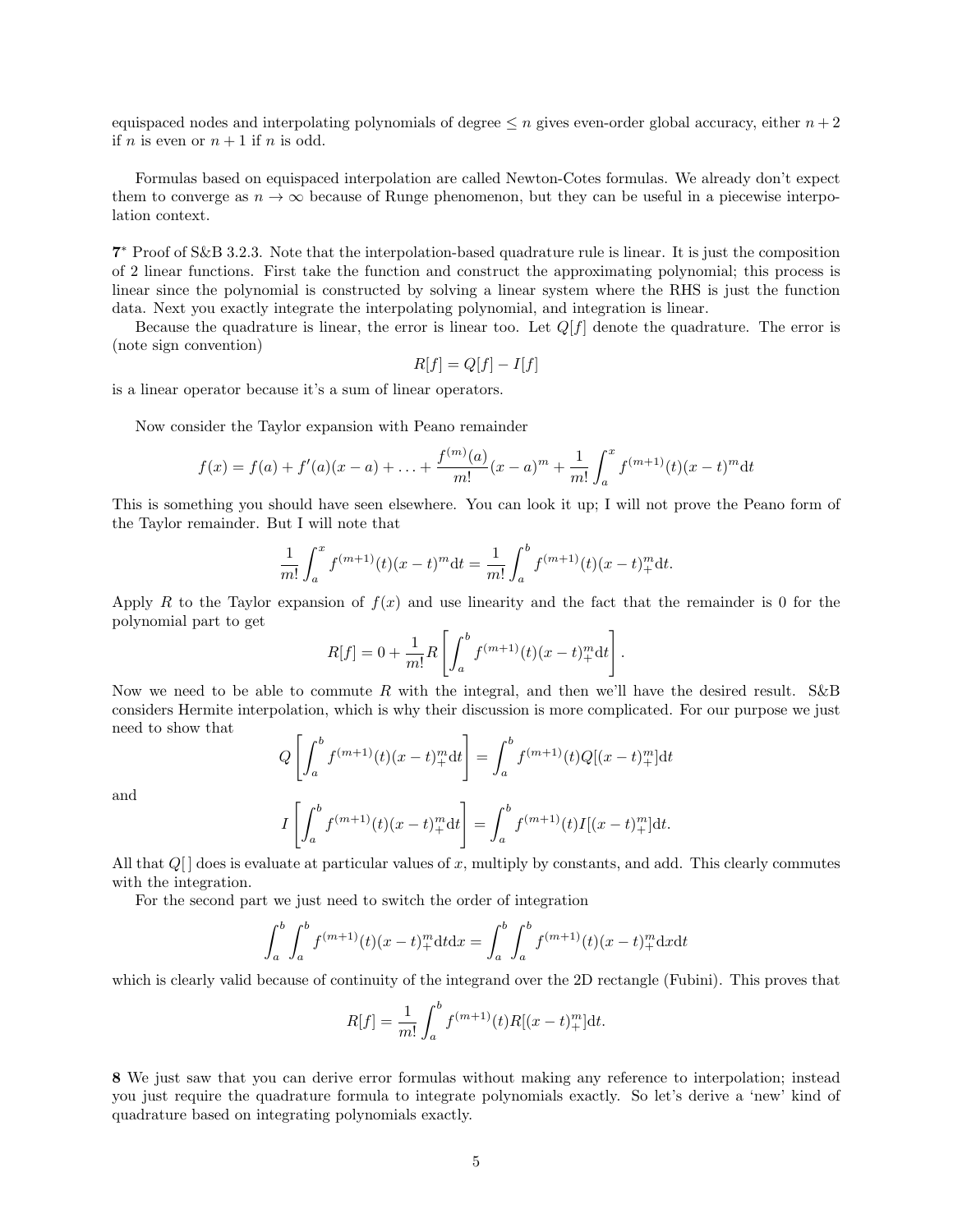The integral of a polynomial of degree  $\leq n$  is

$$
\int_a^b a_0 + a_1 x + \ldots + a_n x^n dx = a_0 (b - a) + a_1 \frac{b^2 - a^2}{2} + \ldots + a_n \frac{b^{n+1} - a^{n+1}}{n+1}.
$$

Suppose we have  $n + 1$  points and  $n + 1$  weights and apply our quadrature to the same polynomial

$$
I_n[a_0 + a_1x + \ldots + a_nx^n] = w_0(a_0 + a_1x_0 + \ldots + a_nx_0^n) + \ldots + w_n(a_0 + a_1x_n + \ldots + a_nx_n^n).
$$

We want these expressions to be zero for any polynomial, so we need

$$
w_0 + w_1 + \dots + w_n = b - a
$$
  

$$
w_0x_0 + w_1x_1 + \dots + w_nx_n = \frac{b^2 - a^2}{2}
$$
  

$$
w_0x_0^2 + w_1x_1^2 + \dots + w_nx_n^2 = \frac{b^3 - a^3}{3}
$$
  

$$
\vdots
$$
  

$$
w_0x_0^n + w_1x_1^n + \dots + w_nx_n^n = \frac{b^{n+1} - a^{n+1}}{n+1}
$$

The coefficient matrix is the transpose of a Vandermonde matrix (which is sometimes called a Vandermonde matrix):

$$
\mathbf{V}^T \boldsymbol{w} = \boldsymbol{b}, \ \boldsymbol{b}_i = \int_a^b x^i \mathrm{d}x
$$

so the solution is exists & is unique provided that the nodes are distinct. Overall, this approach gives a method for computing weights for general nodes and polynomial orders. Vandermonde matrices can be ill-conditioned, so in general don't use this for large systems (with some caveats; some node locations give OK conditioning).

Suppose  $x_0 = a = -h$ ,  $x_1 = 0$ , and  $x_2 = b = h$ ; then the solution for the weights is just the already-found Simpson's rule. In fact, this is not a 'new' kind of quadrature at all; the weights derived in this manner are exactly the same as the weights derived for interpolating quadrature. Recall that you can derive the weights from the Lagrange form of the interpolating polynomial:

$$
p(x) = \sum_{i} f(x_i) \ell_i(x)
$$

$$
\int p(x) dx = \sum_{i} f(x_i) \int \ell_i(x) dx
$$

$$
w_i = \int \ell_i(x) dx.
$$

Also recall that the Lagrange polynomials are

$$
\ell_i(x) = (\mathbf{V}^{-1})_{1i} + (\mathbf{V}^{-1})_{2i}x + \ldots + (\mathbf{V}^{-1})_{(n+1)i}x^n
$$

where  $V$  is the Vandermonde matrix. So in the interpolating quadrature derivation of the weights we have

$$
w_i = (\mathbf{V}^{-1})_{1i}(b-a) + (\mathbf{V}^{-1})_{2i}\frac{b^2-a^2}{2} + \ldots + (\mathbf{V}^{-1})_{(n+1)i}\frac{b^{n+1}-a^{n+1}}{n+1}.
$$

This is exactly the same as weights obtained via the solution of the transposed Vandermonde system derived using the condition that the quadrature exactly integrates polynomials (without reference to interpolation).

$$
\mathbf{w} = \mathbf{V}^{-T} \mathbf{b}.
$$

So we basically now have 2 ways to compute weights: integrate the Lagrange polynomials, or solve the transposed Vandermonde system.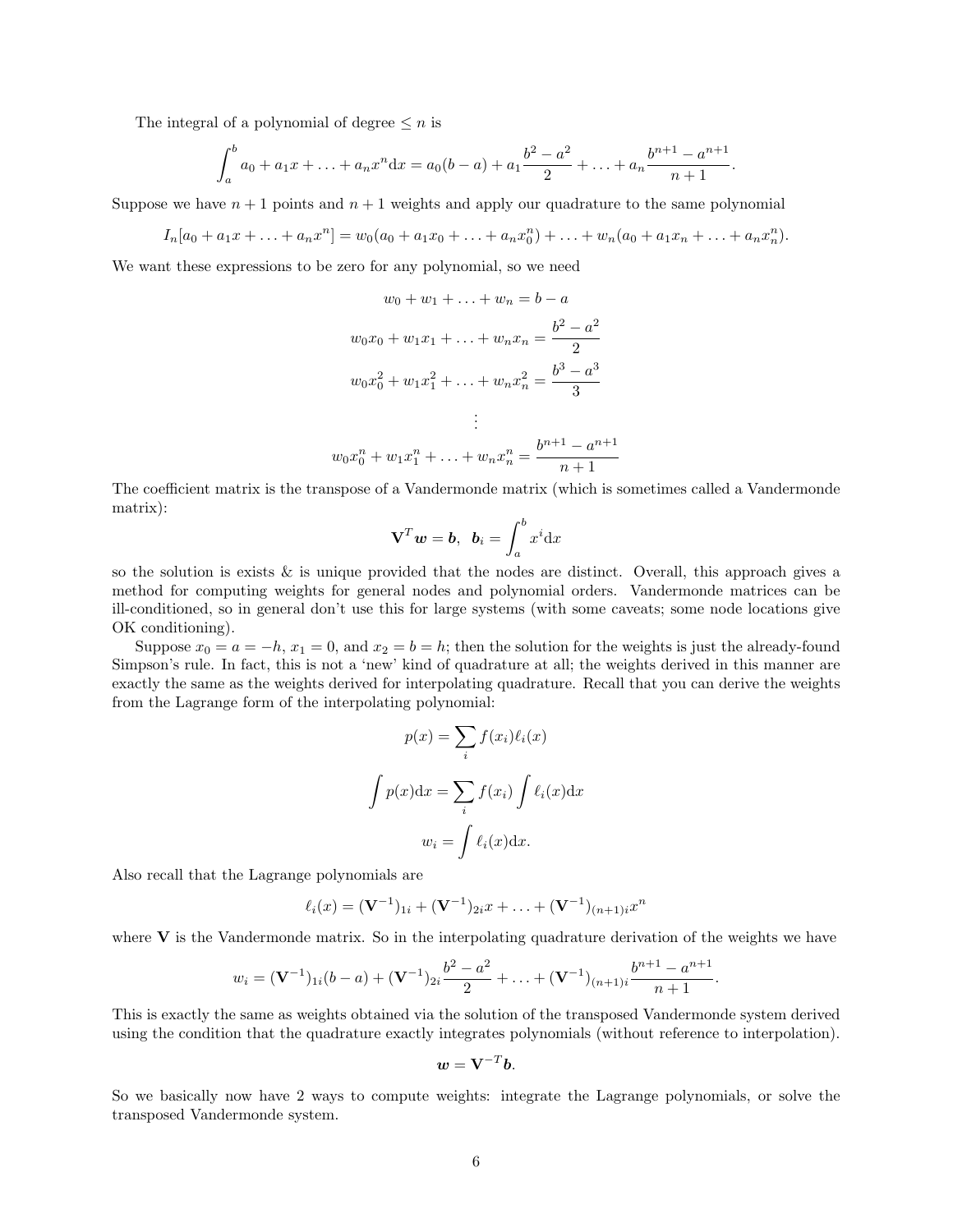# Asymptotic Error Formulae & Extrapolation

1 Recall that the error for the (simple) trapezoid rule is

$$
I[f] - I_1[f] = -\frac{h^3}{12}f''(\eta)
$$

for some  $\eta$  in the interval. The error in the composite rule (with equal spacing, for simplicity) is thus

$$
E_n[f] = -\frac{h^3}{12} \sum_{i=0}^n f''(\eta_i).
$$

Notice the following curious fact

$$
\lim_{n \to \infty} \frac{E_n[f]}{h^2} = -\lim_{n \to \infty} \frac{1}{12} \sum_{i=0}^n f''(\eta_i) h = -\frac{1}{12} \int_a^b f''(x) dx = \frac{f'(a) - f'(b)}{12}.
$$

(Riemann sum limits to an integral.) This gives us an asymptotic error formula

$$
E_n[f] \sim \frac{h^2}{12} [f'(a) - f'(b)] \text{ as } n \to \infty.
$$

If  $f'(a) = f'(b) = 0$  or if  $f'(a) = f'(b)$  the convergence is faster than  $h^2$ .

One way to use this is to define a 'corrected' (composite) trapezoid rule

Corrected Trap Rule = Trap Rule + 
$$
\frac{h^2}{12}[f'(a) - f'(b)].
$$

Naturally you can only do this if you know  $f'(a)$  and  $f'(b)$ . This rule should be more accurate than the standard Trap Rule for most functions as long as n is large. Actually, as we'll see later, the Corrected Trap Rule is fourth order (globally), and you can keep correcting it.

2<sup>\*</sup> The asymptotic error formula obtained above for the composite Trap rule has the form

$$
I[f] - I_n[f] \sim ch^2
$$

for a constant  $c$  independent of  $n$ . We will eventually derive formulas of the form

$$
I[f] - I_n[f] \sim c_2 h^2 + c_4 h^4 + \ldots + c_{2n} h^{2n}.
$$

It takes some effort though, so we'll start with background (S&B 3.3).

Consider that

$$
\int_0^1 f(t)dt = \int_0^1 \left(\frac{d}{dt}(t+c)\right) f(t)dt = [(t+c)f(t)]_0^1 - \int_0^1 (t+c)f'(t)dt.
$$

We want to relate this to the Trapezoid Rule, which has the form

$$
\int_0^1 f(t) \mathrm{d}t \approx \frac{1}{2} [f(0) + f(1)].
$$

If we pick  $c = -1/2$  in the first formula we get

$$
\int_0^1 f(t)dt = \frac{1}{2}[f(0) + f(1)] - \int_0^1 (t - \frac{1}{2})f'(t)dt.
$$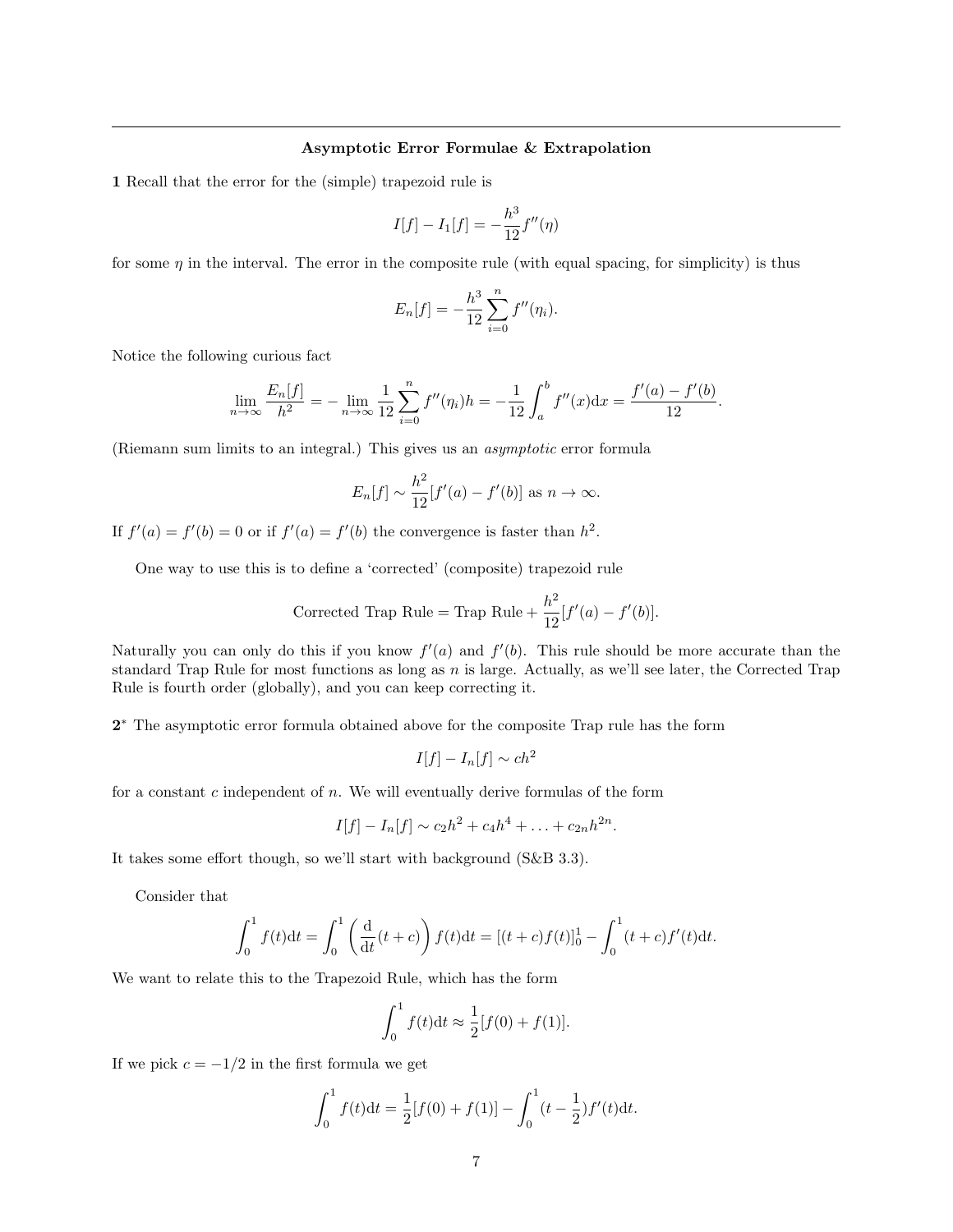This gives us an error formula for the simple Trap Rule, though not a very useful one. Let's keep going.

$$
\int_0^1 (t - \frac{1}{2}) f'(t) dt = \frac{1}{2} \left[ \left( t^2 - t + c \right) f'(t) \right]_0^1 - \frac{1}{2} \int_0^1 \left( t^2 - t + c \right) f''(t) dt.
$$

If we choose c appropriately we'll get the asymptotic error formula for the Trapezoid Rule; viz.  $c = 1/6$ implies

$$
\int_0^1 f(t)dt = \frac{1}{2}[f(0) + f(1)] - \frac{1}{12}[f'(1) - f'(0)] + \frac{1}{2}\int_0^1 \left(t^2 - t + \frac{1}{6}\right)f''(t)dt.
$$

Here we recognize the asymptotic error formula for the Trap Rule with  $h = 1$ , and as a bonus we get an exact remainder term.

Let's keep going.

$$
\int_0^1 \left(t^2 - t + \frac{1}{6}\right) f''(t) dt = \frac{1}{3} \left[ \left(t^3 - \frac{3}{2}t^2 + \frac{1}{2}t + c\right) f''(t) \right]_0^1 - \frac{1}{3} \int_0^1 \left(t^3 - \frac{3}{2}t^2 + \frac{1}{2}t + c\right) f^{(3)}(t) dt.
$$

How should we choose c? It turns out to be very convenient to choose it so that the polynomial is 0 at both endpoints, i.e.  $c = 0$ , so

$$
\int_0^1 \left(t^2 - t + \frac{1}{6}\right) f''(t) dt = -\frac{1}{3} \int_0^1 \left(t^3 - \frac{3}{2}t^2 + \frac{1}{2}t\right) f^{(3)}(t) dt.
$$

$$
\int_0^1 \left(t^3 - \frac{3}{2}t^2 + \frac{1}{2}t\right) f^{(3)}(t) dt = \frac{1}{4} \left[ \left(t^4 - 2t^3 + t + c\right) f^{(3)}(t) \right]_0^1 - \frac{1}{4} \int_0^1 \left(t^4 - 2t^3 + t + c\right) f^{(4)}(t) dt
$$

Note that for any  $c > 0$  the polynomial in the remainder term is positive on [0, 1], so we can use the integral mean value theorem to set

$$
\int_0^1 (t^4 - 2t^3 + t + c) f^{(4)}(t) dt = f^{(4)}(\xi) \int_0^1 (t^4 - 2t^3 + t + c) dt = (\frac{1}{5} + c) f^{(4)}(\xi).
$$

We should choose  $c = 0$  which gives the best bound. Coincidentally this also sets the boundary terms to 0. If we put everything back together, we get an even better asymptotic estimate for the Trapezoid rule error; it would be order  $h^5$  if we had used  $[0, h]$  instead of  $[0, 1]$ .

3 Now let's generalize the previous approach. We have

$$
\int_0^1 f(t)dt = B_1(t)f(t)|_0^1 - \int_0^1 B_1(t)f'(t)dt
$$

$$
\int_0^1 B_1(t)f'(t)dt = \frac{1}{2}B_2(t)f'(t)|_0^1 - \frac{1}{2}\int_0^1 B_2(t)f''(t)dt
$$

$$
\vdots
$$

$$
\int_0^1 B_{k-1}(t)f^{(k-1)}(t)dt = \frac{1}{k}B_k(t)f^{(k-1)}(t)|_0^1 - \frac{1}{k}\int_0^1 B_k(t)f^{(k)}(t)dt.
$$

The  $B_k(t)$  are polynomials that satisfy  $B'_{k+1}(t) = (k+1)B_k(t)$  and  $B_1 = t - 1/2$ . There are a bunch of unknown constants of integration which are completely arbitrary as far as the above sequence of integrationsby-parts is concerned. We will make some very special choices that lead to convenient formulas. Specifically, we want

$$
B_{2k+1}(0) = B_{2k+1}(1) = 0
$$
 for  $k > 1$ .

This will guarantee that the boundary terms at odd orders will be 0, leaving

$$
\int_0^1 f(t)dt = \frac{1}{2}[f(1) + f(0)] + \text{ even-order boundary terms } + \text{ the last integral }.
$$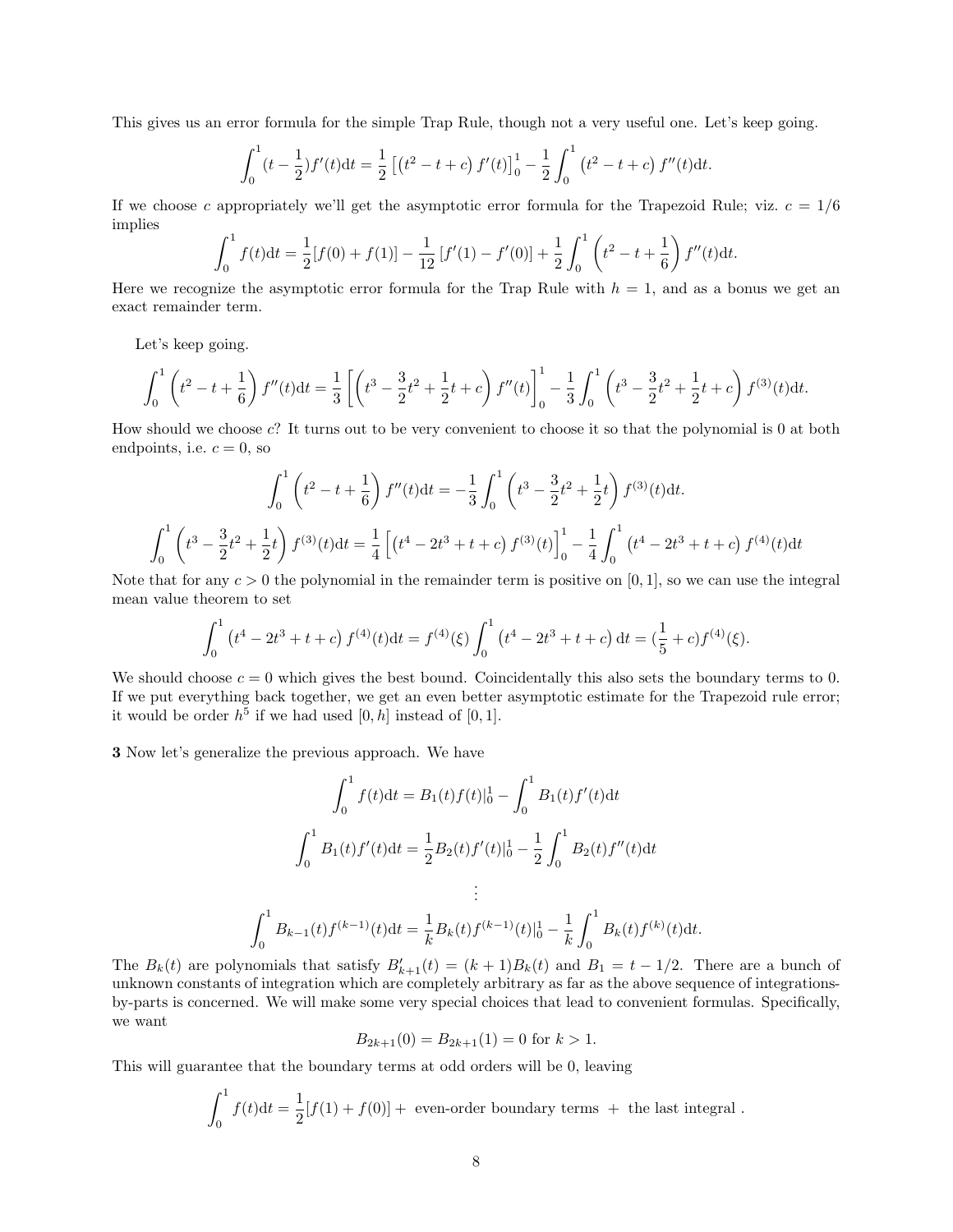It also specifies the  $B_k(t)$  uniquely. If you have  $B_k(t)$  where k is odd, then first you integrate to get  $B_{k+1}(t)$ with a free constant, then you integrate again to get  $B_{k+2}$  with two free constants. You then set those 2 constants by the conditions above, which gives you exact expressions for  $B_{k+1}(t)$  and  $B_{k+2}(t)$ . These polynomials are the 'Bernoulli polynomials,' and the numbers  $B_k = B_k(0)$  are the 'Bernoulli numbers.'

Collecting all the notation together we find

$$
\int_0^1 f(t)dt = \frac{1}{2}[f(0) + f(1)] + \sum_{l=1}^m \frac{B_{2l}}{(2l)!} [f^{(2l-1)}(0) - f^{(2l-1)}(1)] + \frac{1}{(2m+2)!} \int_0^1 (B_{2m+2}(t) - B_{2m+2}) f^{(2m+2)}(t)dt.
$$

Nota bene This is a version of the Euler-MacLaurin formula. If you're taking the prelim, you would do well to memorize the formula (5.4.9) from Atkinson that corresponds to the Euler-MacLaurin formula for the composite rule and for an integral over  $[a, b]$  rather than  $[0, 1]$ .

It just so happens (as a result of the specific choice of constants of integration; proof in S&B 3.3) that the kernel  $B_{2m+2}(t) - B_{2m+2}$  is sign-definite on [0,1]. So, by the integral mean value theorem

$$
\int_0^1 f(t)dt = \frac{1}{2}[f(0) + f(1)] + \sum_{l=1}^m \frac{B_{2l}}{(2l)!} [f^{(2l-1)}(0) - f^{(2l-1)}(1)] + \frac{f^{(2m+2)}(\xi)}{(2m+2)!} \int_0^1 (B_{2m+2}(t) - B_{2m+2})dt.
$$

When you rescale the interval from  $[0, 1]$  to  $[0, h]$ , you get an asymptotic formula for the simple (not composite) trapezoid rule error

$$
\int_0^h f(t)dt - \frac{h}{2}[f(0) + f(h)] = c_2h^2 + c_4h^4 + \ldots + c_{2m}h^{2m} + c_{2m+2}(h)h^{2m+2}.
$$

The  $c_{2m+2}(h)$  is related to the term  $f^{(2m+2)}(\xi)$  and the  $h^{2m+2}$  comes from the integral of the kernel, which we didn't prove. In the last term  $c_{2m+2}(h)$  is bounded as  $h \to 0$ .

## 4. Comments:

• Briefly note that if you form a composite rule and add all the asymptotic error estimates, the terms correspoding to interior nodes will cancel except in the last term, leaving an asymptotic error formula of the form (see comment above; 5.4.9 in Atkinson)

$$
\int_a^b f(t)dt = I_n[f] + C_2h^2 + C_4h^4 + \ldots + C_{2m}h^{2m} + C_{2m+2}(h)h^{2m+1}.
$$

(The coefficients  $c_{2p}$  in the formula for the simple rule are different from the coefficients  $C_{2p}$  in the composite rule, but both are independent of h.)

- If  $f \in C^{\infty}[a, b]$  and all its derivatives go to zero at the endpoints, then the trapezoid rule will converge faster than any power of h.
- If f is periodic and  $C^{\infty}$  then the trapezoid rule will converge faster than any power of h.

5 The composite trapezoid rule has an asymptotic error formula of the form

error = 
$$
C_2h^2 + C_4h^4 + \dots + C_{2m}h^{2m} + C_{2m+2}(h)h^{2m+1}
$$

as long as the integrand has a sufficient number of continuous derivatives. Lots of other quadrature rules have asymptotic error formulas that look like this, but not all. For example, applying the trapezoid rule to infinitely-smooth periodic functions implies that all the constants  $c_p$  are zero. Gaussian Quadrature does not have this kind of asymptotic error formula.

But suppose we have such a formula. We can use it to 'extrapolate' the quadrature. The simplest extrapolation (Aitken's) requires

$$
E_n[f] \sim \frac{c}{n^p}
$$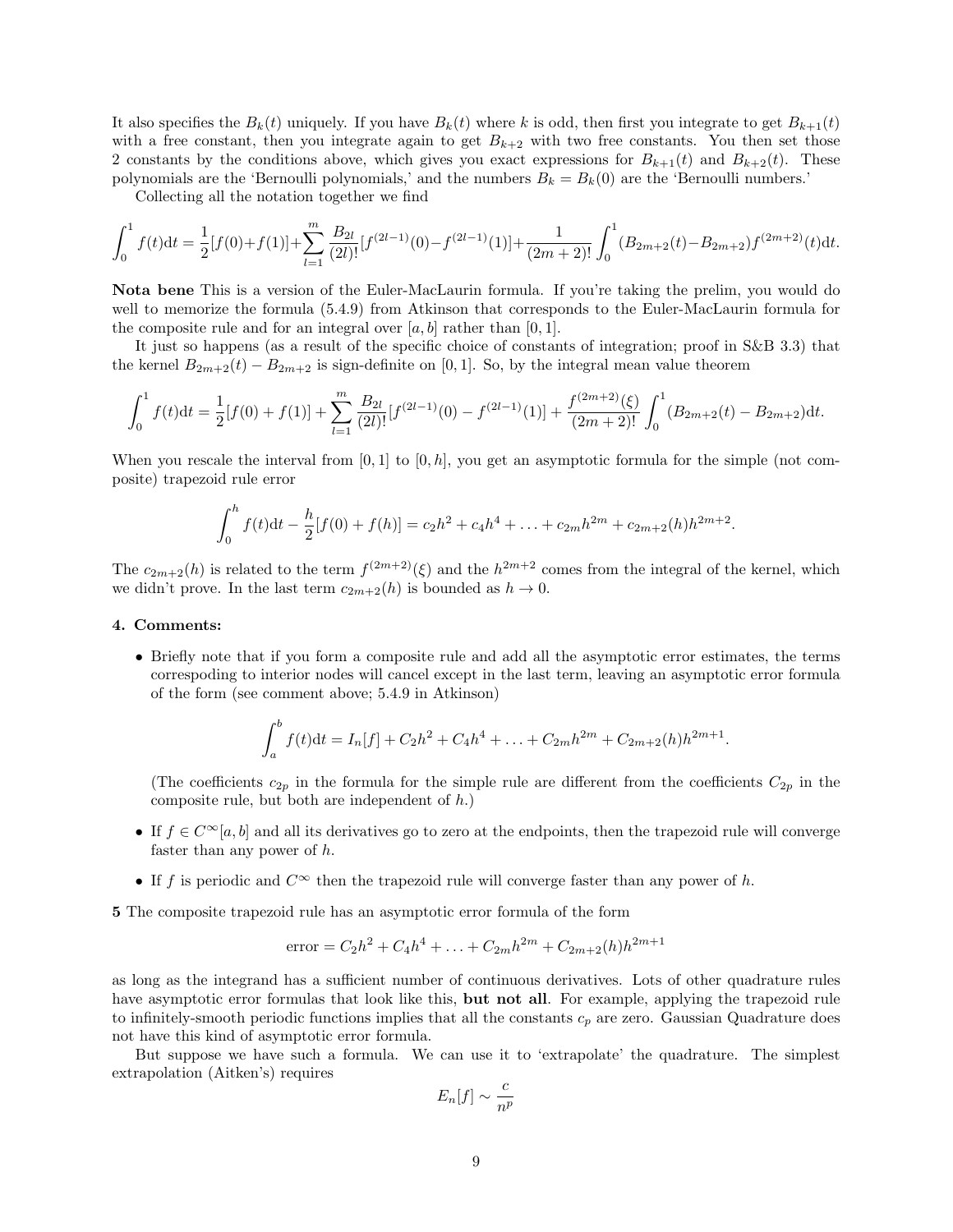(e.g. Trap rule has  $p = 2$ , Simpson's rule has a higher-order asymptotic error formula, and the corrected trap rule has  $p = 4$ .) You might not know whether there is an asymptotic error formula, but you can check empirically. If there is an asymptotic error formula then

$$
R_{4n} := \frac{I_{2n} - I_n}{I_{4n} - I_{2n}} = \frac{I - I_n - (I - I_{2n})}{I - I_{2n} - (I - I_{4n})} \sim \frac{c/n^p - c/(2n)^p}{c/(2n)^p - c/(4n)^p} = 2^p.
$$

So we can estimate  $p \approx \log_2(R_{4n})$ . If we compute  $\log_2(R_{4n})$  for several different n and find the same (or similar) result, then we can assume that there's an asymptotic error formula; otherwise not.

Now, assuming we have an asymptotic error behavior, consider

$$
\frac{I - I_n}{I - I_{2n}} \sim 2^p \sim \frac{I - I_{2n}}{I - I_{4n}}
$$

Setting left equal to right and solving for I yields

$$
I \approx A_{4n} = I_{4n} - \frac{(I_{4n} - I_{2n})^2}{I_{4n} - 2I_{2n} + I_n}.
$$

Notice that you're correcting the most-accurate estimate  $I_{4n}$ . This is Aitken's extrapolation; it's similar to Aitken's extrapolation for fixed points.

The above derivation doesn't show what the error of the extrapolated quadrature method is. Let's now assume that the original formula had an asymptotic error formula of the form

$$
E_n[f] \sim c_0 n^{-p} + c_1 n^{-q}
$$

with  $q > p$  (this is still consistent with the original formula, BTW). Plug in  $I_n = I - E_n$  to the expression  $I - A_{4n}$  and simplify. You'll find that the new quadrature has asymptotic error formula

$$
I - A_{4n} \sim \frac{c_1 4^{-q} (2^p - 2^q)^2}{(2^p - 1)^2} n^{-q} \text{ as } n \to \infty.
$$

As expected, we've corrected the leading-order term in the asymptotic error expansion, so the next one now becomes the leading-order term.

6 Richardson Extrapolation. We are dealing with Trap Rule, so we have the following

$$
I[f] = I_n[f] + C_2 h^2 + C_4 h^4 + \dots + C_{2m+1}(h)h^{2m+1}
$$
  

$$
I[f] = I_{2n}[f] + C_2 \frac{h^2}{4} + C_4 \frac{h^4}{2^4} + \dots + C_{2m+1}(h/2) \frac{h^{2m+1}}{2^{2m+1}}
$$

where h is the spacing for the rule with  $n+1$  points  $(I_n[f])$ . Notice that we can eliminate the leading-order error term by multiplying the bottom line by 4, then subtracting from the top:

$$
3I[f] = I_n[f] - 4I_{2n}[f] + \frac{3}{4}C_4h^4 + \dots + \text{error}.
$$

We can write this as

$$
I[f] = I_{2n}^{(1)}[f] + d_4h^4 + d_6h^6 + \ldots + \text{error, where } I_{2n}^{(1)}[f] := \frac{I_n[f] - 4I_{2n}[f]}{3}.
$$

This is called a 'Richardson extrapolation.' It's interesting to note that this is actually just Simpson's rule. We can see immediately that it's fourth order.

We can do the same thing again:

$$
I[f] = I_{2n}^{(1)}[f] + d_4 h^4 + d_6 h^6 + \dots + \text{error}
$$
  

$$
I[f] = I_{4n}^{(1)}[f] + d_4 \frac{h^4}{2^4} + d_6 \frac{h^6}{2^6} + \dots + \text{different error}
$$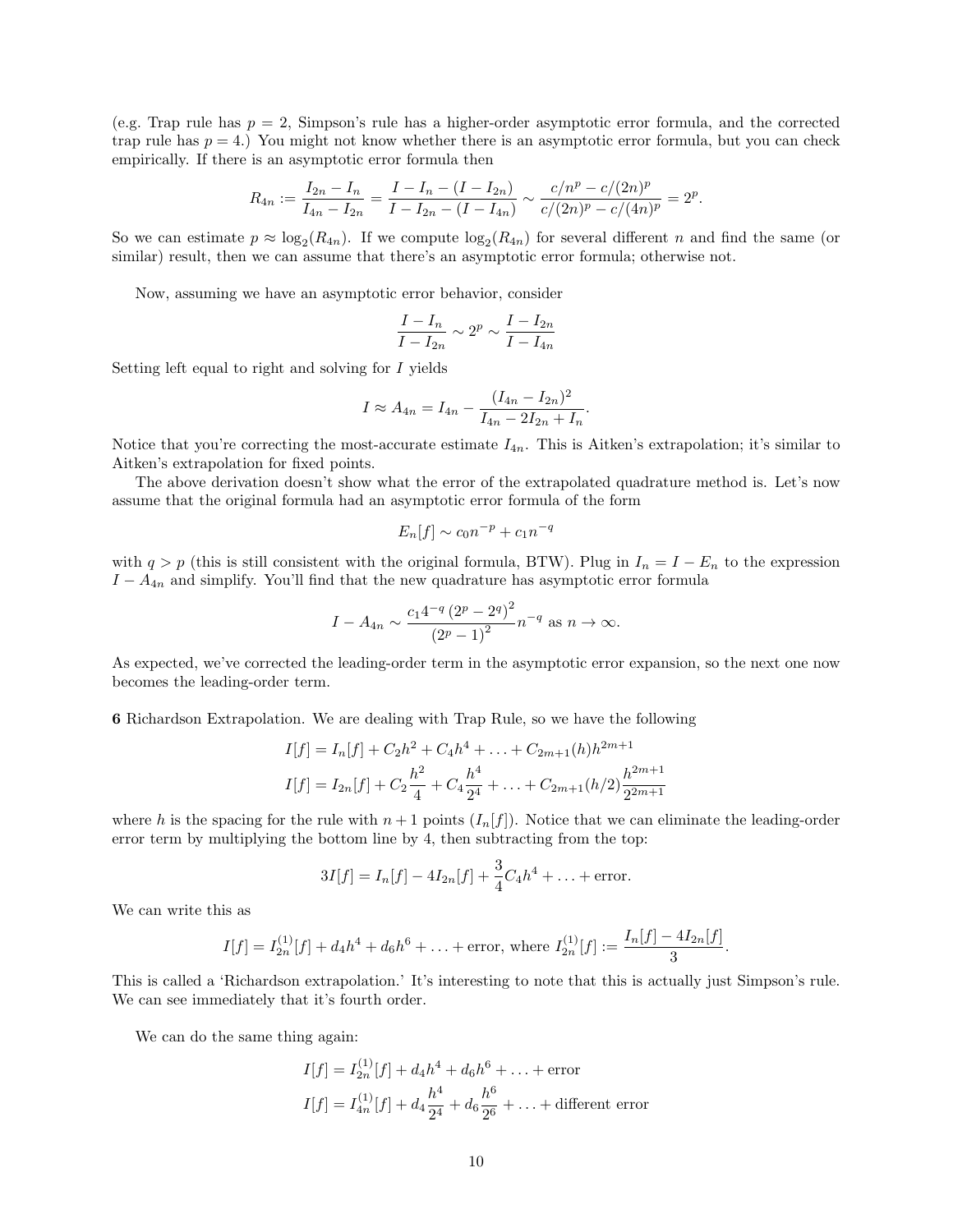If we multiply the bottom line by  $2<sup>4</sup>$  and subtract from the top line we have

$$
I[f] = I_{4n}^{(2)}[f] + e_6 h^6 + e_8 h^8 + \dots
$$
 where  $I_{4n}^{(2)}[f] = \frac{I_{2n}^{(1)}[f] - 2^4 I_{4n}^{(1)}[f]}{1 - 2^4}.$ 

Actually this is just Boole's rule, and we can see immediately that it's sixth-order.

 $(0)$ 

Clearly the process can continue, and in general it does not produce more Newton-Cotes rules. We can write the following formula

$$
I_n^{(k)}[f] = \frac{4^k I_n^{(k-1)}[f] - I_{n/2}^{(k-1)}[f]}{4^k - 1}
$$

where *n* is even. Assuming the function is smooth enough, the error has asymtotic order  $h^{2k+2}$ .

7 Romberg integration.

$$
\begin{array}{llll} I_1^{(0)} & & & \\ I_2^{(0)} & I_2^{(1)} & & \\ I_4^{(0)} & I_4^{(1)} & I_4^{(2)} & \\ I_8^{(0)} & I_8^{(1)} & I_8^{(2)} & I_8^{(3)} & \\ I_{16}^{(0)} & I_{16}^{(1)} & I_{16}^{(2)} & I_{16}^{(3)} & I_{16}^{(4)} & \\ & \vdots & \vdots & \vdots & \vdots & \vdots & \ddots \end{array}
$$

The number of points  $n+1$  increases downwards, the order of Richardson extrapolation increases rightwards. Romberg integration uses the diagonal of the above table.

$$
J_k[f] = I_{2^k}^{(k)}.
$$

Since this is just a Richardson extrapolation, the error is known and has asymptotic order  $h^{2k+2}$ . Previously we considered k to be fixed while we decrease h, but here h is decreasing as k is increasing  $h = (b - a)/(2^k)$ . To put things on an even footing, note that  $k = \log_2(b - a) - \log_2(h)$ , so the error is asymptotically of the form

$$
h^{2\log_2((b-a)/h)+2}
$$

as  $h \to 0$ . The error is thus going to 0 faster than any power of h.

8 Summary. The Euler-MacLaurin (and similar) asymptotic error formula leads to

- Improved-rate quadratures like corrected-Trapezoid.
- Improved-rate quadratures like Aitken extrapolation and/or Richardson extrapolation.
- Quadratures that converge faster-than-algebraically for functions that are infinitely smooth: (i) Romberg, and (ii) Trapezoid for periodic functions.

## Gaussian Quadrature & Chebyshev Methods

1 We've looked at choosing the weights  $w_i$  so that we achieve the highest possible order of integration. We also saw that it's sometimes possible to choose the node locations to achieve order higher than n, e.g. midpoint rule has  $n = 0$  but integrates polynomials up to degree 1 exactly; similarly for Simpson's rule  $n = 2$  but it integrates polynomials of degree 3 exactly. Recall that the Newton-Cotes (equispaced) rules always have even global order of accuracy: midpoint is second order, trapezoid is second order, Simpson's is fourth order, the next one is fourth order, etc.

The general idea now is to choose both nodes  $x_i$  and weights  $w_i$  to achieve as high-order accuracy as possible. We now have  $2(n + 1)$  degree of freedom, so we 'should' be able to integrate polynomials of degree  $\leq 2n+1$  exactly. You can enforce this by requiring  $\sum_i w_i(x_i)^k = \int_a^b x^k dx$  for all  $k \leq 2n+1$ , but this is a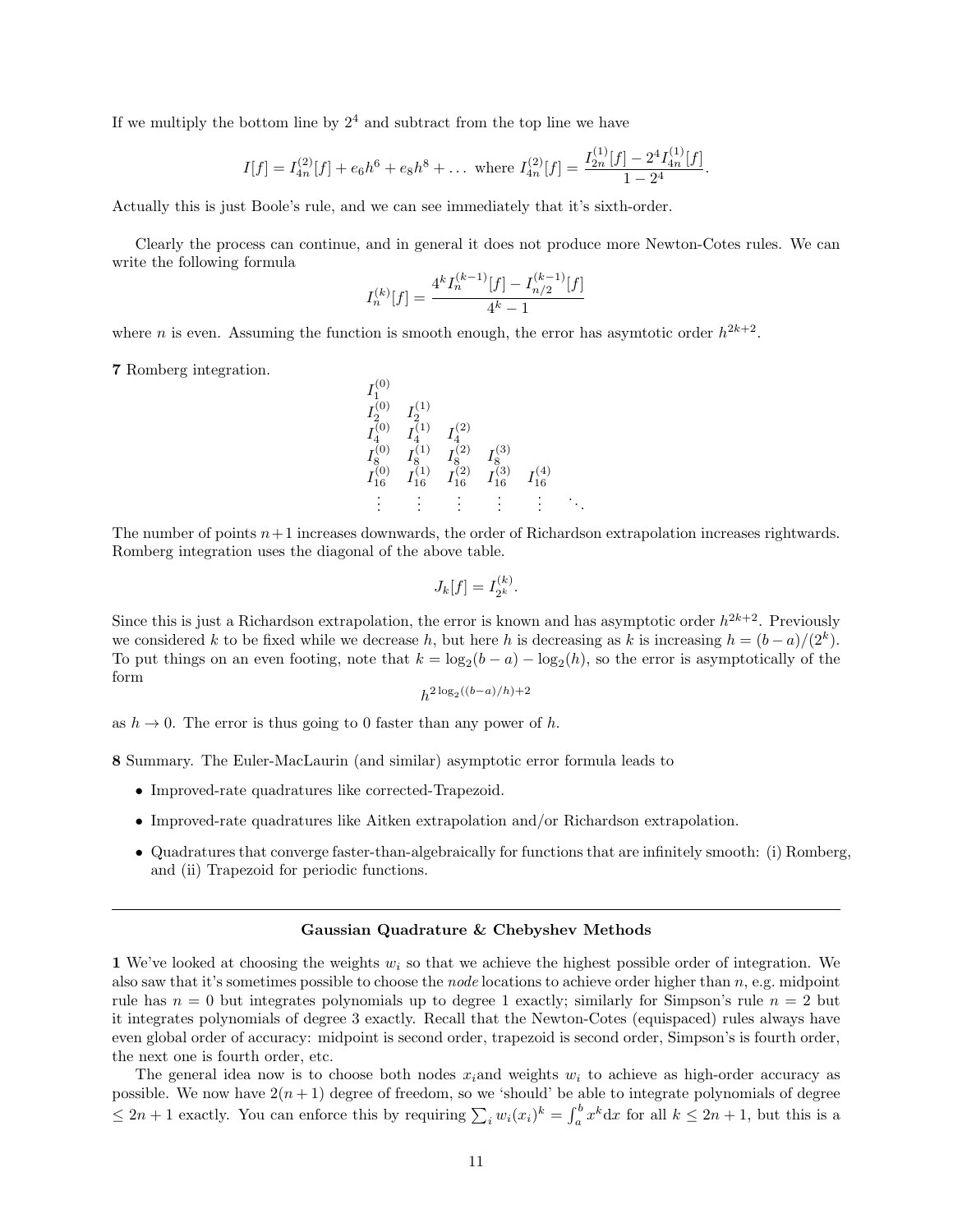nonlinear system! Generally we don't attack the nonlinear system directly; there are better ways that we will discuss.

But first, let's briefly expand our range of integrals to something like this

$$
\int_{a}^{b} f(x)w(x) \mathrm{d}x
$$

where  $w(x)$  is a weight function with the usual properties (non-negative and  $\int_a^b x^k w(x) dx < \infty$  for all  $k \in \mathbb{Z}^+$ ). One reason for looking at this is to allow singularities; e.g. if you want to compute

$$
\int_{-1}^{1} \frac{e^x}{\sqrt{1 - x^2}} \mathrm{d}x
$$

then technically you can't use any of the rules we've studied so far because we always assume that  $f$  is continuous. Instead you can just let  $f(x) = e^x$  and  $w(x) = (1 - x^2)^{-1/2}$ . We'll return to this idea later. Beware: We didn't derive a Peano kernel error formula for weighted integrals. In the meantime,

(D&B Theorem 5.1.3) Let  $\sum_{i=0}^{n} w_i f(x_i)$  be a quadrature that integrates polynomials of degree  $\leq n$  exactly, and define  $\psi(x) = (x - x_0) \cdots (x - x_n)$ . Then the interpolatory quadrature rule integrates all polynomials of degree  $\leq n+1+k$  if and only if

$$
\int_a^b w(x)p(x)\psi(x)dx = 0
$$

for all polynomials p of degree  $\leq k$ .

Proof:

• First prove that if the rule integrates polynomials with degree  $\leq n+1+k$  exactly, then the integral above is zero. Note that  $\psi(x)p(x)$  is a polynomial of degree  $\leq n+1+k$ , so it will be integrated exactly. Then plug in the quadrature formula

$$
\int_a^b \psi(x)p(x)w(x)dx = \sum_{i=0}^n w_i \psi(x_i)p(x_i) = 0
$$

last equality is because  $\psi(x_i) = 0$ .

• Now prove that the integral implies exact quadrature. Let

$$
p(x) = q(x)\psi(x) + r(x)
$$

where  $q(x)$  has degree  $\leq k$  and  $r(x)$  has degree  $\leq n$ .

$$
\int_a^b p(x)w(x)dx = \int_a^b q(x)\psi(x)w(x)dx + \int_a^b r(x)w(x)dx.
$$

By assumption, the first integral on the RHS is 0. Also by assumption, the second integral can be computed exactly using the quadrature

$$
\int_a^b p(x)w(x)dx = \int_a^b r(x)w(x)dx = \sum_i w_i r(x_i).
$$

Notice that  $p(x_i) = r(x_i)$ , so

$$
\int_a^b p(x)w(x)dx = \sum_i w_i r(x_i) = \sum_i w_i p(x_i).
$$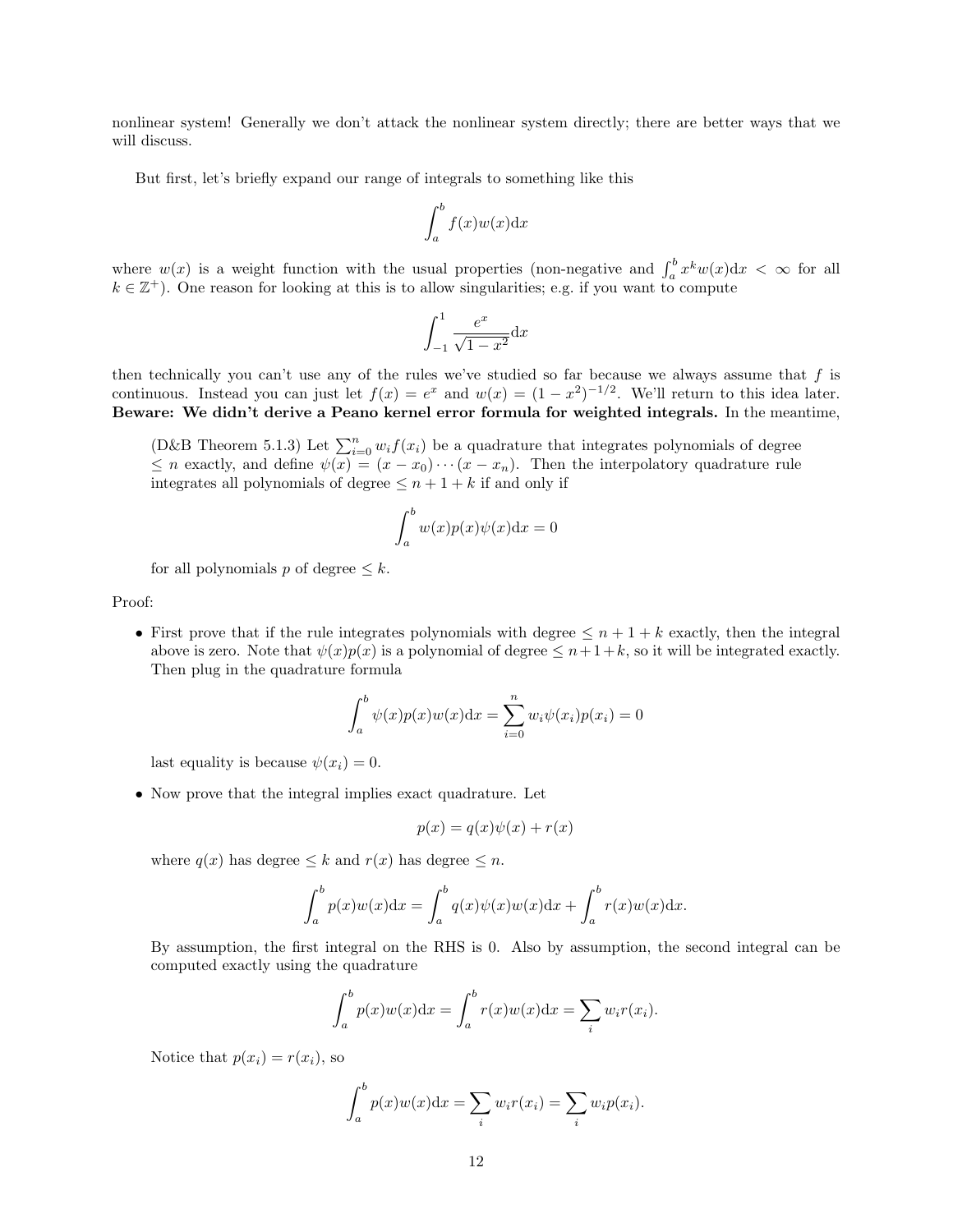# QED.

The idea is to pick the nodes  $x_i$  so that the polynomial  $\psi(x)$  is orthogonal to all polynomials of degree  $\leq k$ . E.g. let  $w(x) = 1$ ,  $[a, b] = [-1, 1]$ . Suppose we have 3 nodes  $(n = 2)$  and want to be able to integrate quintics  $(k = 2)$  exactly. We need to choose the nodes so that  $\psi(x)$  is a cubic that is orthogonal to all quadratics. So  $\psi(x) \propto$  the third-order Legendre polynomial, which we already know has exactly 3 simple roots in [−1, 1]. Once we know the roots/nodes, we can compute the weights using the standard algorithms.

Note that  $\psi(x)$  has degree  $n + 1$ , so by choosing  $\psi(x)$  proportional to the  $n + 1$ -st orthogonal polynomial, it will be orthogonal to all polynomials of degree  $\leq n$ , and will have exactly  $n+1$  simple roots in the interval  $[a, b]$ . This shows that you can choose the nodes first and then find the weights so that the quadrature rule integrates polynomials of order  $2n + 1$  exactly, just as expected. This is called Gaussian quadrature. Sometimes for  $w(x) = 1$  it is called Gauss-Legendre; for other weight functions it is sometimes called Gauss-Christoffel quadrature.

For small to moderate n you can just look the nodes and weights up. For larger n there are purpose-built algorithms that will accurately and rapidly compute them for you.

2 Now that we've constructed Gaussian quadrature, let's analyze the error. The most basic convergence result (without a rate of convergence) is based on the fact that the weights are positive. We already know that the weights are the integrals of the Lagrange polynomials

$$
w_i = \int_a^b w(x)\ell_i(x) \mathrm{d}x.
$$

Notice that  $\ell_i$  is a polynomial of degree n, so  $\ell_i^2$  is a polynomial of degree  $2n$ , and will be integrated exactly. So

$$
0 < \int_a^b \ell_j(x)^2 w(x) dx = \sum_i w_i \ell_j(x_i)^2 = w_j.
$$

Now that we know Gaussian quadrature weights are positive, we need to know why that matters.

The quadratures derived so far are linear operators. Suppose you have a method  $I_n[f]$  that gives you an exact answer for all polynomials up to degree  $n$ , i.e.

 $I_n[p] = I[p]$  for any polynomial p of degree  $\leq n$ .

Well, we know that there is a polynomial of degree  $\leq n$  that optimally approximates f in the  $L^{\infty}$  norm. Denote this by  $p_*$ . Then

$$
I[f] - I_n[f] = I[f] - I[p_*] + I_n[p_*] - I_n[f]
$$

i.e. we can relate the error in integrating f to the error in approximating f by  $p_{*}$ . Now one part is easy

$$
|I[f] - I[p_*]| = |I[f - p_*]| \le (b - a)\rho_n(f).
$$

The Weierstrass approximation theorem says that this will go to 0 as  $n \to \infty$  for any continuous f. What about the other piece? All our intepolation-based quadratures are linear operators. If they're bounded then

$$
|I_n[f] - I_n[p_*]| = |I_n[f - p_*]| \leq ||I_n|| \rho_n(f).
$$

We now derive a bound on the operator. (There is a simpler way to do this that doesn't require you to think about operator norms.)

$$
||I_n||_{\infty} = \max_{||f||_{\infty}=1} |I_n[f]| = \max |\sum_i w_i f(x_i)| \le \max_i |f(x_i)| \sum_i |w_i| \le \sum_i |w_i|.
$$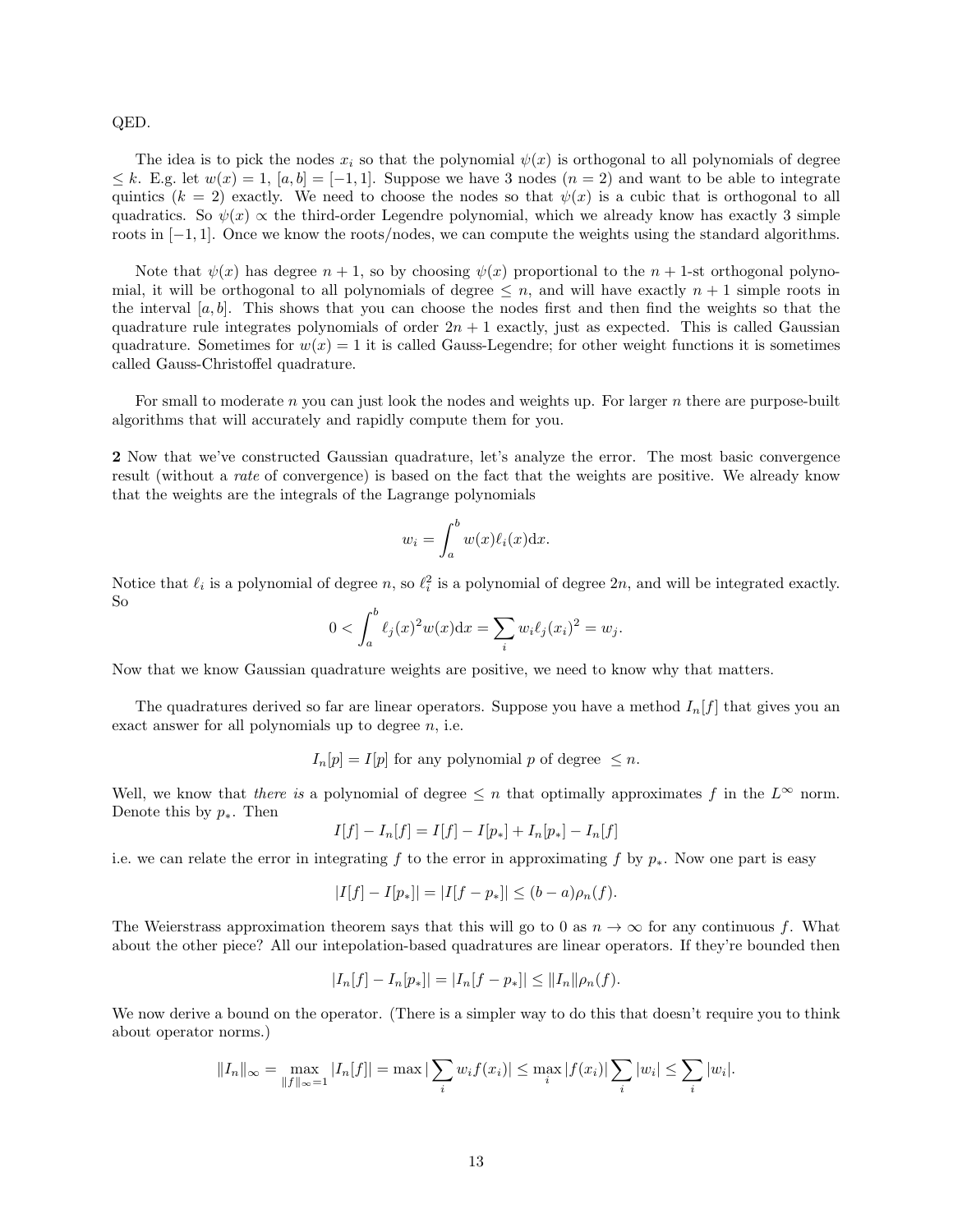If we can now show that there is an f with  $||f||_{\infty} = 1$  that achieves this upper bound then we'll have shown that this is actually the norm of the operator. Let integrable f be any function s.t.  $f(x_i) = signw_i$ , then

$$
|I_n[f]| = \sum_i |w_i|.
$$

Now the fact that the weights have to integrate the polynomial 1 exactly imply that  $\sum_i w_i = b - a$  for any n. The weights clearly depend on  $n$  and on the location of the nodes. Consider what happens as you increase n. If you choose the nodes in such a way that the weights remain positive, then  $||I_n||_{\infty} = (b - a)$  for any n, and by the arguments above the quadrature will converge to the true integral. Otherwise it's possible that the weights can grow causing  $||I_n||_{\infty}$  to grow and possibly causing the quadrature to diverge. This is another explanation of why the equispaced Newton-Cotes formulas are not reliable: the weights are not positive.

This leads to a very nice conclusion for Gaussian quadrature: it will converge as  $n \to \infty$  for any  $f \in C([a, b]).$ 

3 The above analysis tells us that GQ converges for lots of functions, but it doesn't tell us anything about the size of the error for fixed n. The Peano kernel gives one way of deriving an error formula for Gaussian quadrature (Gauss-Legendre, anways; we didn't derive the Peano form for weighted integrals). The following is another way. The idea is to show that Hermite quadrature at the Gauss-Christoffel nodes is the same as Gaussian quadrature, and then use the Hermite error formula.

Consider a global Hermite interpolating polynomial

$$
p(x) = \sum_{i=0}^{n} f(x_i)h_i(x) + \sum_{i=0}^{n} f'(x_i)\tilde{h}_i(x).
$$

The quadrature rule is

$$
\int_a^b w(x)f(x)dx \approx \sum_i f(x_i)w_i + \sum_i f(x_i)\tilde{w}_i
$$

where

$$
w_i = \int_a^b w(x)h_i(x)dx, \quad \tilde{w}_i = \int_a^b w(x)\tilde{h}_i(x)dx.
$$

We need to show that this is the same as Gaussian quadrature when the nodes are the roots of the  $n + 1$ -st degree orthogonal polynomial. We do this by showing that  $\tilde{w}_i = 0$  and  $w_i = \int w(x) (\ell_i(x))^2 dx$ , which are the same as the Gaussian quadrature weights.

• First  $\tilde{w}_i = 0$ .

$$
\tilde{h}_i(x) = (x - x_i)(\ell_i(x))^2 = \frac{[(x - x_0) \cdots (x - x_n)][(x - x_0) \cdots (x - x_{i-1})(x - x_{i+1}) \cdots (x - x_i)]}{(x_i - x_0)^2 \cdots (x - x_{i-1})^2 (x - x_{i+1})^2 \cdots (x - x_i)^2]}
$$

 $\tilde{h}_i$  is  $\psi(x)$  times a polynomial of degree  $\leq n-1$ . By definition

$$
\tilde{w}_i = \int_a^b w(x)\tilde{h}_i(x)dx = \int_a^b w(x)\psi(x) \text{poly of lower degree } dx = 0.
$$

The last equality is *only* true because we've chosen the nodes to be the roots of the  $n + 1$ -st degree orthogonal polynomial: the  $\tilde{w}_i$  in a Hermite quadrature rule are not zero for general node locations, only for these special ones.

• Now show that the weights are  $w_i = \int w(x) (\ell_i(x))^2 dx$ , which is the same as the GQ weights.

$$
h_i(x) = [1 - 2\ell'_i(x_i)(x - x_i)](\ell_i(x))^2
$$

$$
w_i = \int_a^b w(x)h_i(x)dx = \int_a^b w(x)(\ell_i(x))^2dx - 2\ell'_i(x_i)\int_a^b w(x)(x - x_i)(\ell_i(x))^2dx
$$

The last integral is just  $\tilde{w}_i$ , so it's zero by the argument above.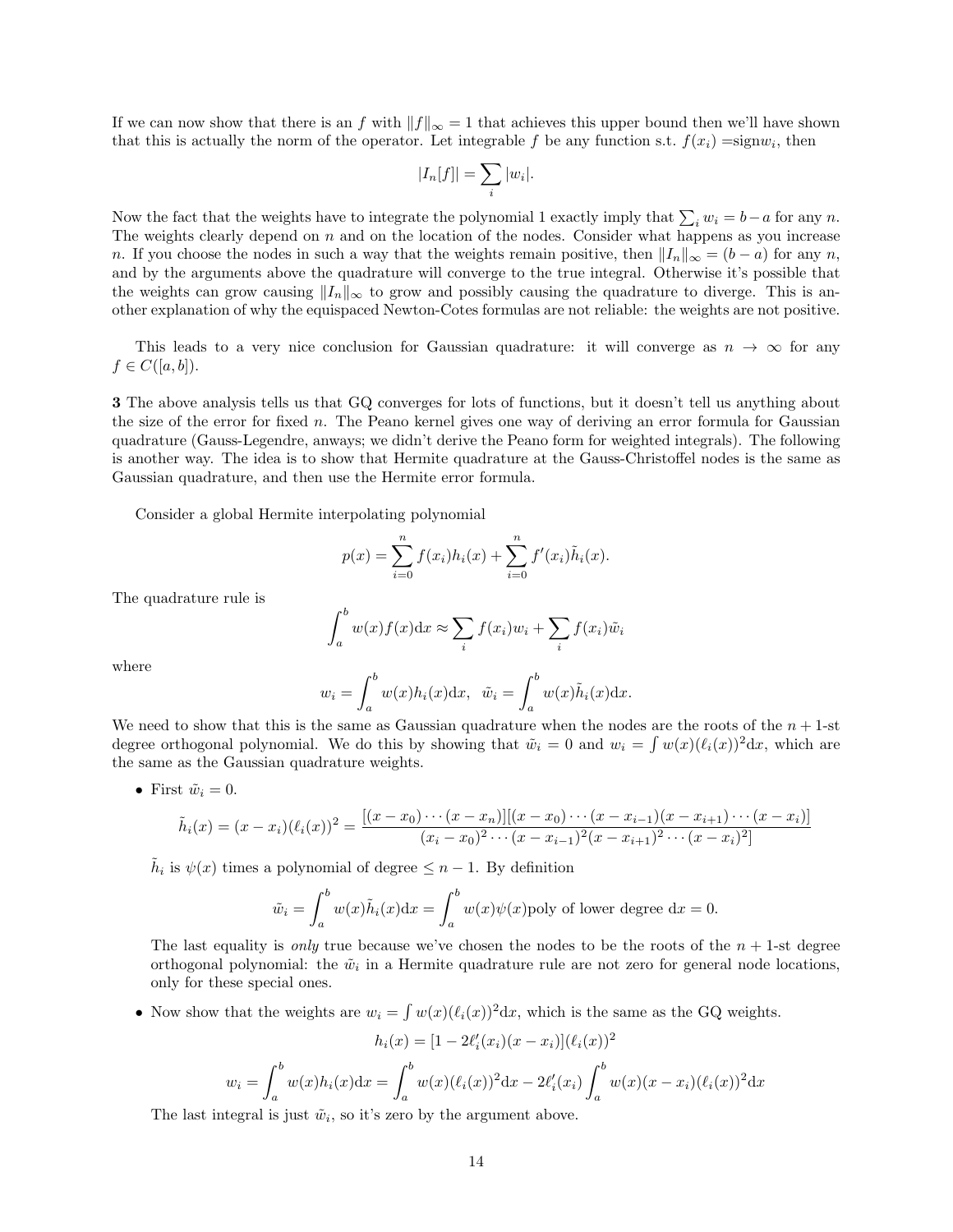We've shown that Hermite quadrature at the GQ nodes is the same as Gaussian quadrature, so we can use the Hermite error formula to derive an error formula for GQ. The Hermite interpolation error is (assuming sufficient smoothness)

$$
f(x) - p(x) = \frac{(x - x_0)^2 \cdots (x - x_n)^2}{(2n + 2)!} f^{(2n+2)}(\xi(x)).
$$

The quadrature error can be analyzed by integrating the interpolation error.

$$
\int f(x)dx - \sum_{i} w_i f(x_i) = \int \frac{(x - x_0)^2 \cdots (x - x_n)^2}{(2n + 2)!} f^{(2n+2)}(\xi(x))dx = f^{(2n+2)}(\xi) \int \frac{(x - x_0)^2 \cdots (x - x_n)^2}{(2n + 2)!} dx
$$

where the second equality is a mean value theorem. In practice this isn't terribly useful, so we quote a more-useful but harder-to-prove theorem from ATAP Chapter 19 (Theorem 19.4):

If f and its derivatives through  $p-1$  are absolutely continuous on [a, b] and  $f^{(p)}$  is of bounded variation (with total variation V) then the  $n + 1$  point GQ applied to f satisfies

$$
|I[f] - I_n[f]| \le \frac{32}{15} \frac{V}{\pi p(n-2p-1)^{2p+1}}
$$

for  $n > 2p + 1$ . (Integral is assumed to be over [−1, 1].)

This implies that GQ converges quickly as  $n \to \infty$  even when f doesn't have an infinite number of derivatives (i.e. when we can't use the interpolation error formula). You can also prove that convergence is faster than algebraic for certain analytic functions f (ATAP Theorem 19.3).

4 Sometimes you want to pre-specify a few node locations, and then let the rest be free. E.g. Gauss-Lobatto includes both endpoints and Gauss-Radau includes the left endpoint. Gauss-Kronrod nests the nodes so that when you increase  $n$  you get to re-use old function values (cf Gauss-Legendre, where the all the nodes & weights change when you increase n). Let  $x_0, \ldots, x_p$  be the fixed nodes and  $z_0, \ldots, z_q$  be the free nodes, with weights  $w_i$  and  $v_i$ , respectively. The quadrature rule will have the form

$$
\int_{a}^{b} f(x) dx \approx \sum_{i=0}^{p} w_{i} f(x_{i}) + \sum_{i=0}^{q} v_{i} f(z_{i}).
$$

(You can put a weight function in if you want.) We have  $p + 1 + 2(q + 1)$  degrees of freedom (nodes & weights), so we could hope to integrate all polynomials of degree  $\leq n = p + 2q + 2$  exactly.

Now let  $\phi_0(x), \ldots, \phi_n(x)$  be basis functions for the space of polynomials with degree  $\leq n$  (e.g. monomials). The nonlinear system for weights and nodes is

$$
\sum_{i=0}^{p} w_i \phi_k(x_i) + \sum_{i=0}^{q} v_i \phi_k(z_i) = \int_a^b \phi_k(x) dx, \ \ k = 0, \dots, n.
$$

where the RHS is known. As with GQ this is not the best way to solve the problem.

There is a fairly straighforward algorithm in D&B to solve the general problem as posed here. Instead of going over it (not prelim material) we will discuss the special case of Gauss-Lobatto quadrature with  $w(x) = 1$ , i.e. we will set  $x_0 = -1$  and  $x_1 = 1$  and try to choose nodes  $x_1, \ldots, x_{n-1}$  and weights  $w_0, \ldots, w_n$ to achieve the highest polynomial exactness possible. The method is based on the theorem we proved earlier:

(D&B Theorem 5.1.3) Let  $\sum_{i=0}^{n} w_i f(x_i)$  be a quadrature that integrates polynomials of degree  $\leq n$  exactly, and define  $\psi(x) = (x - x_0) \cdots (x - x_n)$ . Then the interpolatory quadrature rule integrates all polynomials of degree  $\leq n+1+k$  if and only if

$$
\int_a^b w(x)p(x)\psi(x)\mathrm{d}x = 0
$$

for all polynomials p of degree  $\leq k$ .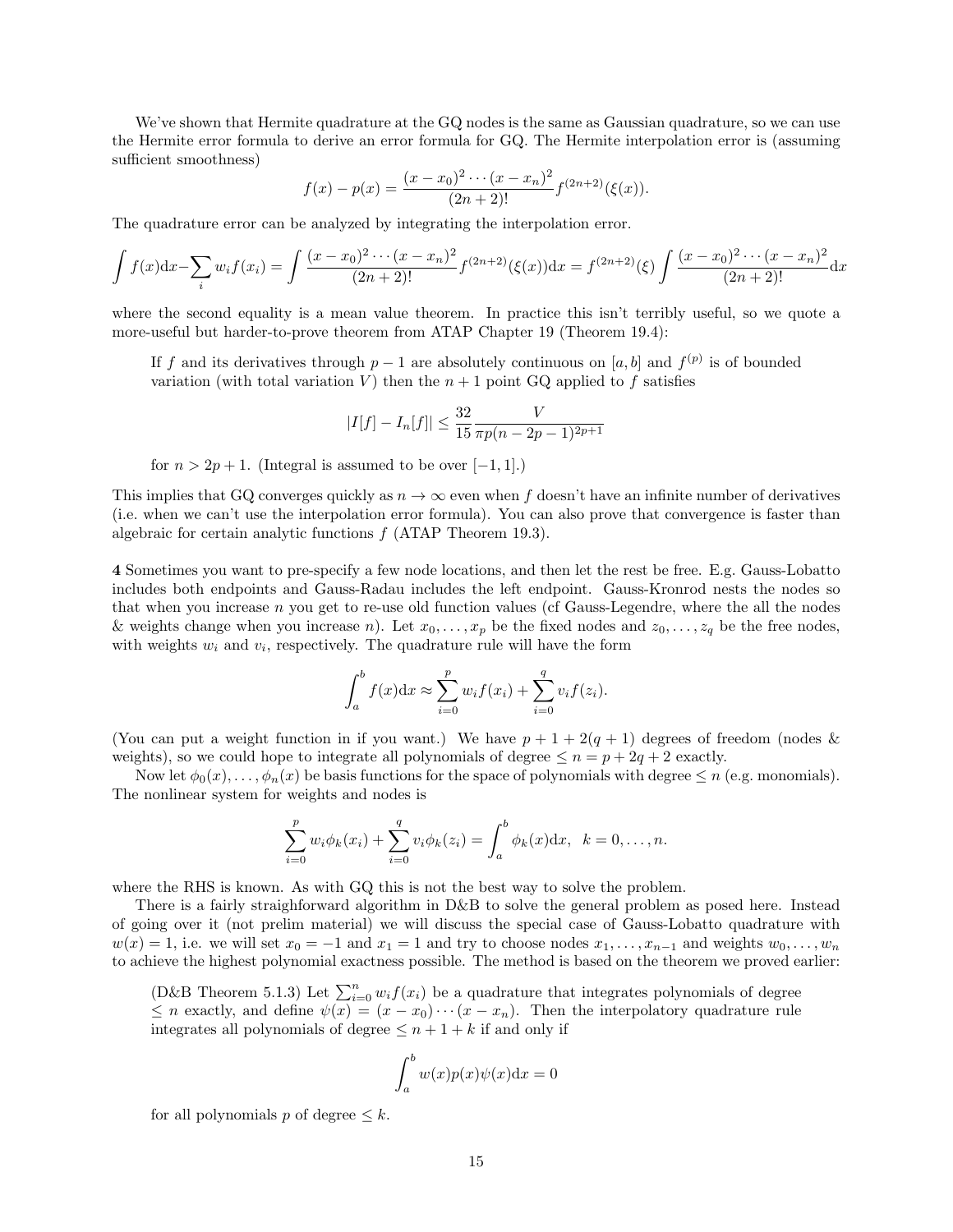We developed GQ by making  $\psi(x)$  proportional to an orthogonal polynomial, which makes it satisfy the condition of the theorem.

Now we want to use the weight function  $w(x) = 1$ , and we have pre-specified the nodes  $x_0$  and  $x_n$ . So we want to choose the nodes  $x_1, \ldots, x_{n-1}$  so that

$$
\int_a^b (x-x_0)(x-x_1)p(x)(x-x_1)\cdots(x-x_{n-1})dx=0
$$

for all polynomials p of degree  $\leq k$  for k as large as possible. This is the subtle part: Notice that  $\tilde{\psi}(x)$  =  $(x-x_1)\cdots(x-x_{n-1})$  is a polynomial of degree  $n-1$  and that  $\tilde{w}(x)=(x-x_0)(x-x_n)=(x-a)(x-b)$  is the weight function for the (1,1) Jacobi polynomials. If we chose  $\tilde{\psi}(x) = (x-x_1)\cdots(x-x_{n-1})$  proportional to the  $n-1$ -degree  $(1,1)$  Jacobi polynomial then the integral

$$
\int_a^b p(x)\psi(x)dx = \int_a^b \tilde{w}(x)p(x)\tilde{\psi}(x)dx = 0
$$

for all polynomials p of degree  $\leq n-2$ . The theorem then guarantees that the Gauss-Lobatto quadrature will be exact for polynomials up to degree  $2n - 1$ . The same kind of argument can be applied to Gauss-Radau quadrature, but with a  $(1,0)$  or  $(0,1)$  Jacobi polynomial (depending on which endpoint you use). Summary: Gauss-Legendre-Lobatto quadrature nodes are roots of a (1, 1) Jacobi polynomial; it integrates polynomials of degree  $\leq 2n - 1$  exactly.

5 <sup>∗</sup> Recall that if we interpolate at the roots of a Chebyshev polynomial, then the node polynomial is proportional to that Chebyshev polynomial, and we have the following bound on the interpolation error

$$
||f(x) - p(x)||_{\infty} \le \frac{||f^{(n+1)}||_{\infty}}{2^n(n+1)!}.
$$

In fact, we stated in the section on interpolation (without proof and without details) that the interpolation error goes to zero for a large class of functions when interpolating at the Chebyshev nodes.

If we use an interpolatory quadrature where the nodes are the roots of a Chebyshev polynomial, then the quadrature error is (as usual) just the integral of the interpolation error, which is bounded by

$$
\left| \int_{a}^{b} f(x) dx - I_{n}[f] \right| \leq (b - a) \frac{\| f^{(n+1)} \|_{\infty}}{2^{n}(n+1)!}.
$$

That's really small!

- Fejér's 'first' rule is exactly as above: quadrature nodes are the roots of a Chebyshev polynomial.
- Fejér's 'second' rule uses the critical points of a Chebyshev polynomial (i.e. the roots of a Chebyshev polynomial of the second kind) as nodes.
- The Clenshaw-Curtis quadrature uses the same nodes as Fejér's second rule plus the endpoints, i.e. the extrema of the Chebyshev polynomial on [−1, 1].

In every case there are analytical expressions for the weights, all of which are positive. There are also efficient implementations based on the FFT. Clenshaw-Curtis and Fejér's second rule have the benefit that you can re-use points if you move from  $n + 1$  to  $2n + 1$  points.

The fact that the weights are positive implies that the quadrature converges for any continuous integrand. This is another example of the gap between quadrature error and interpolation error: interpolation at the Chebyshev points is not guaranteed to converge for any continuous f, but the quadrature is guaranteed to converge.

The rate of convergence depends on how many continuous derivatives the function has. The following theorem shows a surprising property of Clenshaw-Curtis quadrature: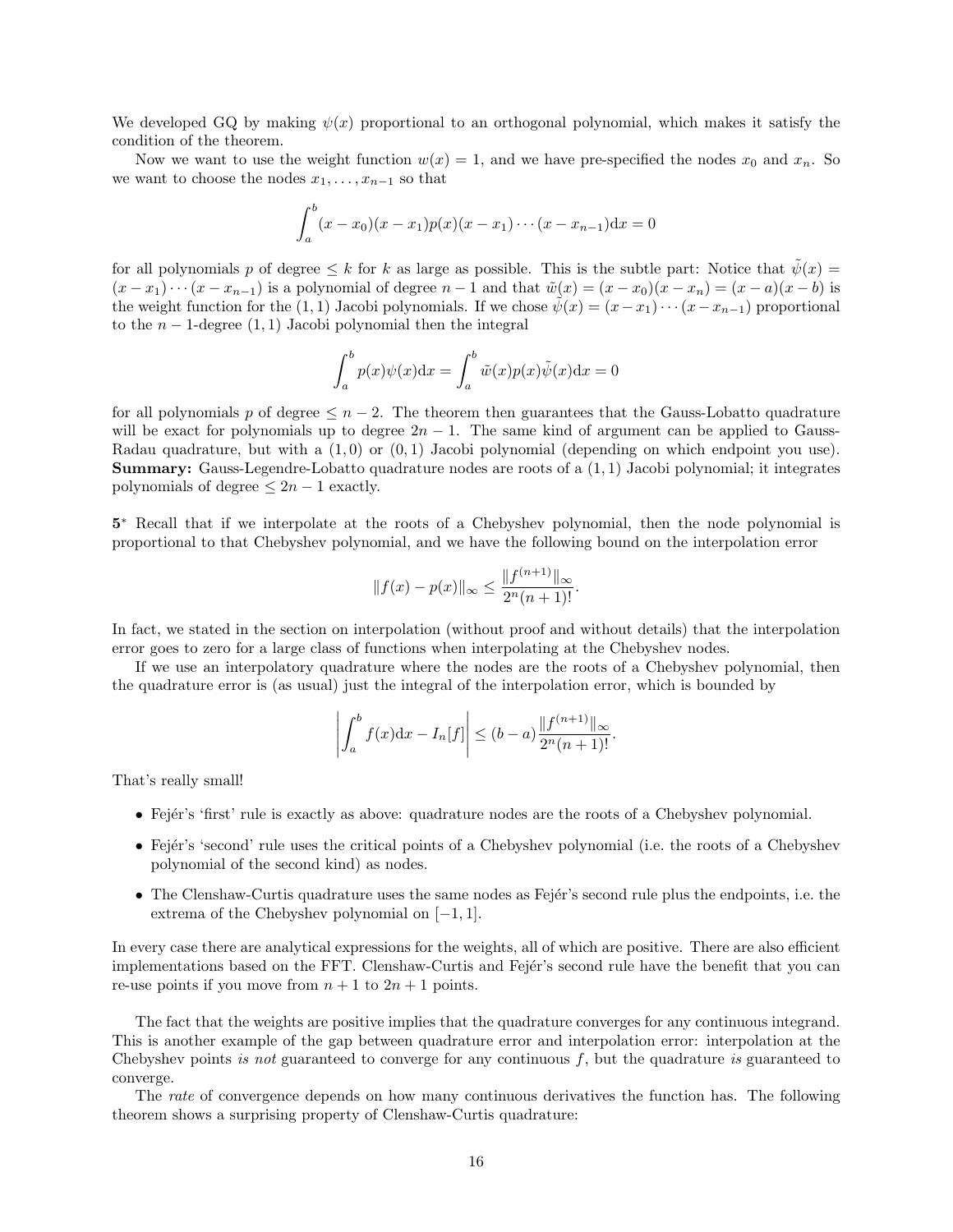(ATAP Theorem 19.5) If f and its derivatives through  $p-1$  are absolutely continuous on [a, b] and  $f^{(p)}$  is of bounded variation (with total variation V) then the  $n+1$  point Clenshaw-Curtis quadrature applied to f satisfies

$$
|I[f] - I_n[f]| \le \frac{32}{15} \frac{V}{\pi p(n-2p-1)^{2p+1}}
$$

for  $n > N$  where N is a threshold that depends on p but not f. (Integral is assumed to be over  $[-1, 1]$ .)

As with the GQ result, this can't be based on interpolation error because it only assumes f has a finite number of derivatives, while the interpolation error assumes that f has  $n+1$  derivatives. More surprisingly: Clenshaw-Curtis has the same bound on the rate of convergence as GQ despite the fact that it only integrates polynomials up to degree n exactly.

### Miscellaneous

1 Singular integrals: either  $f(x)$  (or a derivative) has a singularity on the boundary of  $[a, b]$ , or the interval is infinite.

- If the integrand is piecewise-smooth, just split the integral into subintervals where the integrand is smooth on each subinterval
- Change variables to an integral without a singularity
- Put the singularity in the weight function
- Change variables to a problem with a finite interval

**Example:** Change from an integrand that is only  $C[0, 1]$  to one that is  $C^{\infty}[0, 1]$ .

$$
\int_0^1 \sqrt{x} \mathrm{d}x = 2 \int_0^1 t^2 \mathrm{d}t
$$

Example: Change from a singular integrand to a smooth one.

$$
\int_0^1 \frac{e^x}{\sqrt{x}} dx = 2 \int_0^1 e^{t^2} dt
$$

Example: Put the singularity in the weight function.

$$
\int_0^1 \frac{e^x}{\sqrt{x}} dx, \ \ w(x) = x^{-1/2}
$$

.

Let's find a Gauss-Christoffel quadrature with this weight function. We need to compute the orthogonal polynomials; just use Gram-Schmidt

$$
\phi_0(x) = 1, \ \ \phi_1(x) = x - \frac{\langle 1, x \rangle}{\|1\|_{w}^{2}} = x - \frac{1}{3}, \ \ \phi_2(x) = x^{2} - \frac{\langle \phi_1, x^{2} \rangle}{\|\phi_1\|_{w}^{2}} \phi_1(x) - \frac{\langle 1, x^{2} \rangle}{\|1\|_{w}^{2}} = x^{2} - \frac{6}{7} \left(x - \frac{1}{3}\right) - \frac{1}{5}
$$

$$
\phi_3(x) = \dots = x^{3} - \frac{15}{11} \phi_2(x) - \frac{5}{7} \left(x - \frac{1}{3}\right) - \frac{1}{7}
$$

The roots of  $\phi_3$  are available in closed form because it's cubic;

 $x_0 \approx 0.0569391$ ,  $x_1 \approx 0.437198$ ,  $x_2 \approx 0.869499$ 

We can find the weights by integrating the Lagrange polynomials

$$
w_0 = \int_0^1 w(x)\ell_0(x)dx \approx 0.935828, \ w_1 = \int_0^1 w(x)\ell_1(x)dx \approx 0.721523, \ w_2 = \int_0^1 w(x)\ell_2(x)dx \approx 0.342649
$$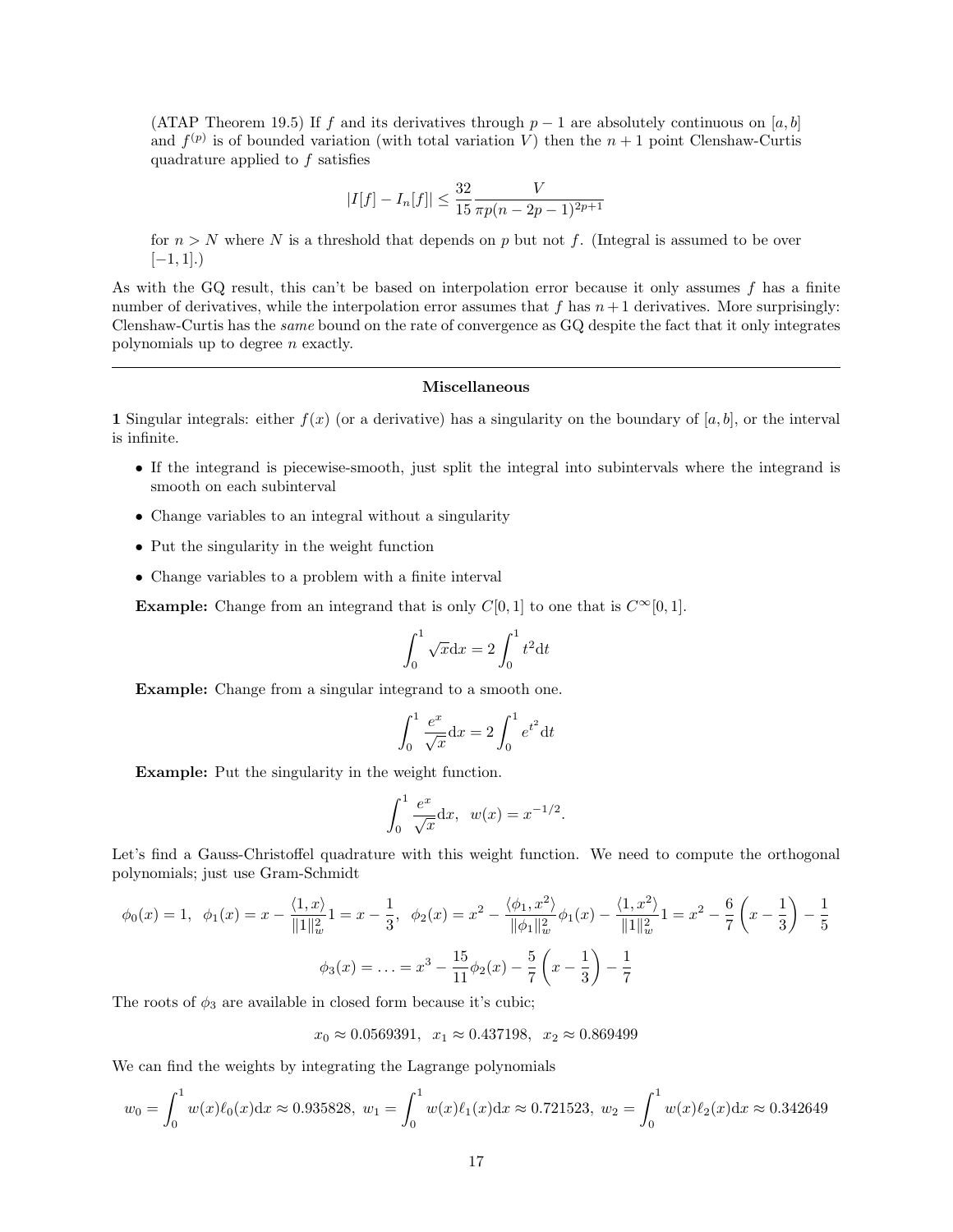Notice that the sum of the weights equals  $\int_0^1 w(x) dx = 2$ . The answer is about 2.9 and the error is about  $1.6\times10^{-6}$ . That's pretty good for a 3-point quadrature, but then again we're essentially approximating  $e^x$ by a quadratic on [0, 1], which is pretty accurate.

Example: Change an infinite interval to a finite one. (Could use GQ on this one too.)

$$
\int_{-\infty}^{\infty} \frac{e^{-x^2}}{1+x^2} dx = \int_{-\pi/2}^{\pi/2} e^{1-\sec^2(\theta)} d\theta
$$

True value  $\approx 1.34329$ . Trap rule with  $n = 4, 8, 16$  points:

#### 1.5007, 1.33928, 1.34323

Trap rule with 32 points has error  $-3.7 \times 10^{-9}$ . This is an example showing that the Trap Rule is extremely accurate for functions that are  $C^{\infty}$  with all derivatives equal to zero at the endpoints.

2 We have seen that the trapezoid rule will converge faster-than-algebraically for infinitely-smooth periodic functions. Recall that in Fourier  $L^2$  $L^2$  approximation theory the Fourier coefficients are given by  $2$ 

$$
a_j = \frac{1}{\pi} \int_0^{2\pi} f(x) \cos(jx) dx, \ j \ge 1
$$

$$
b_j = \frac{1}{\pi} \int_0^{2\pi} f(x) \sin(jx) dx, \ j \ge 1
$$

More generally, the coefficients of the complex Fourier series are

$$
c_j = \frac{1}{2\pi} \int_0^{2\pi} f(x)e^{-ijx} \mathrm{d}x.
$$

It's certainly convenient if you can evaluate these integrals analytically, but often you can't. Enter the Trapezoid Rule. If you use the trapezoid rule to compute Fourier coefficients the results won't be perfect, but the errors will converge (as  $h \to 0$ ) extremely fast for smooth functions f.

Applied to the complex Fourier integral above,

$$
c_j \approx \frac{1}{n} \sum_{k=0}^{n-1} f(x_k) e^{-ijx_k}, \ \ x_k = k \frac{2\pi}{n}.
$$

Note that there's no halving of the endpoints because the function is periodic. Note what happens if you attempt to compute  $c_{j+n}$ 

$$
c_{j+n} \approx \frac{1}{n} \sum_{k=0}^{n-1} f(x_k) e^{-i(j+n)x_k}, \quad (j+n)x_k = 2\pi \frac{jk}{n} + 2\pi k.
$$

$$
e^{-i(j+n)x_k} = e^{-ijx_k} e^{-2\pi k i} = e^{-ijx_k}.
$$

This implies that the computed coefficients  $c_i$  and  $c_{i+n}$  are the same. This is called 'aliasing'. We can therefore only compute n distinct Fourier coefficients using  $n$  equispaced points, and we compute Fourier coefficients for values of  $j = 0, \ldots, n - 1$ .

If we want to compute all the Fourier coefficients from  $j = 0, \ldots, n - 1$  we can write them as

$$
c = \mathbf{F}f
$$

<span id="page-17-0"></span><sup>&</sup>lt;sup>2</sup>Our analysis in the Approximation notes was for  $[-\pi, \pi]$ ; it has been changed here to  $[0, 2\pi)$  to make the connection to DFT cleaner.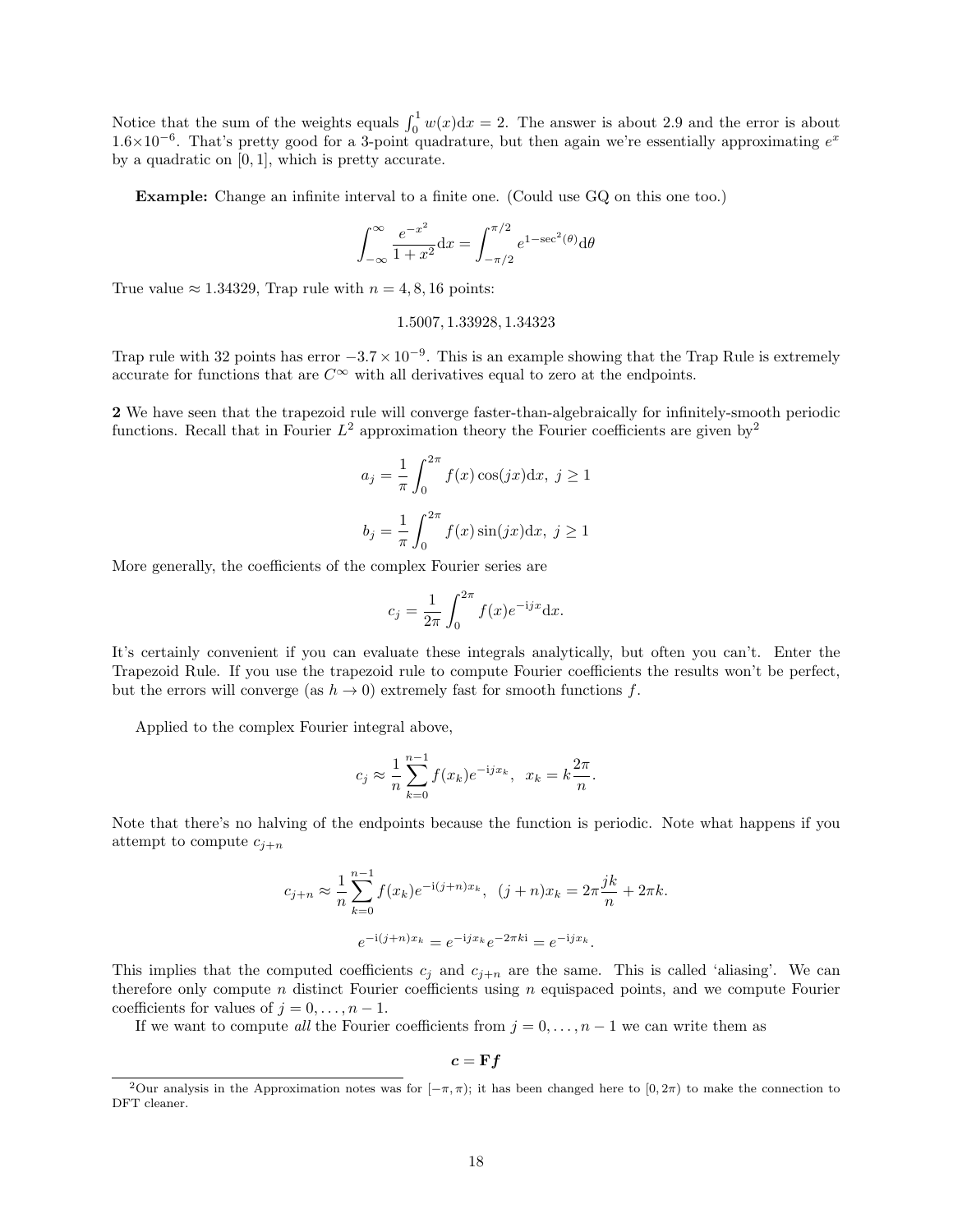where the elements of **F** are  $\mathbf{F}_{j,k} = e^{-2\pi i jk/n}/n$ . This matrix is the same as the DFT matrix we saw in the section on equispaced trigonometric interpolation (trig interpolation section 3 from the notes). It is unitary up to a constant scaling factor, and there is a fast algorithm (costing  $\mathcal{O}(n \log(n))$ ) rather than  $\mathcal{O}(n^2)$ operations) called the FFT to apply it to vectors.

Suppose that  $f(x)$  has the following exact Fourier representation

$$
f(x) = \sum_{m = -\infty}^{\infty} c_m e^{imx}.
$$

Applying the Trapezoid Rule to this we see that

according to the Trap Rule 
$$
c_j \approx \frac{1}{n} \sum_{k=1}^n \sum_{m=-\infty}^{\infty} c_m e^{i(m-j)x_k} = \frac{1}{n} \sum_{m=-\infty}^{\infty} c_m \sum_{k=1}^n e^{i(m-j)x_k}
$$
.

Look at the inner sum:

$$
\sum_{k=1}^{n} e^{i(m-j)x_k} = \sum_{k=1}^{n} e^{i(m-j)(k\frac{2\pi}{n})} = \sum_{k=1}^{n} \left( e^{(m-j)\frac{2\pi}{n}i} \right)^k.
$$

This is a geometric sum with the value n whenever  $m - j$  is divisible by n, and zero otherwise. Returning to the overall sum

according to the Trap Rule 
$$
c_j \approx \sum_{q=-\infty}^{\infty} c_{j+qn}
$$
.

So the computed coefficient is the sum of coefficients

$$
\ldots, c_{j-n}, c_j, c_{j+n}, \ldots
$$

The error between the Fourier coefficient computed using the Trap Rule and the true Fourier coefficient is the sum of all the true coefficients in the aliasing set.

- $3^*$  Adaptive quadrature. Integrate $(f(x),a,b,tol)$ 
	- Compute  $I_n[f]$
	- Estimate the error
	- If the error is small enough, return  $I_n[f]$
	- Else return Integrate $(f(x),a,(a+b)/2,tol')$  + Integrate $(f(x),(a+b)/2,b,tol')$

# Draw Picture

The absolute value of the total error is  $\leq$  the sum of the absolute errors on each subinterval. The practical approach is to estimate the error by computing two different quadratures on each interval, then subtracting them. For example,

error 
$$
\approx |I_n[f] - I_{2n}[f]|
$$
.

The main questions are (i) what's the underlying quadrature  $I_n$ , and how do you estimate the local error, and (ii) what is tol'? There are lots of ways to do this. We will not go into detail on any methods. Basically you just need be aware that adaptive methods exist.

4 <sup>∗</sup> Multivariate. The simplest way to approach a multivariate integral is to reduce it to a sequence of univariate integrals. E.g.

$$
\int_a^b \int_c^d f(x, y) dy dx = \int_a^b F(x) dx
$$
 where  $F(x) = \int_c^d f(x, y) dy$ .